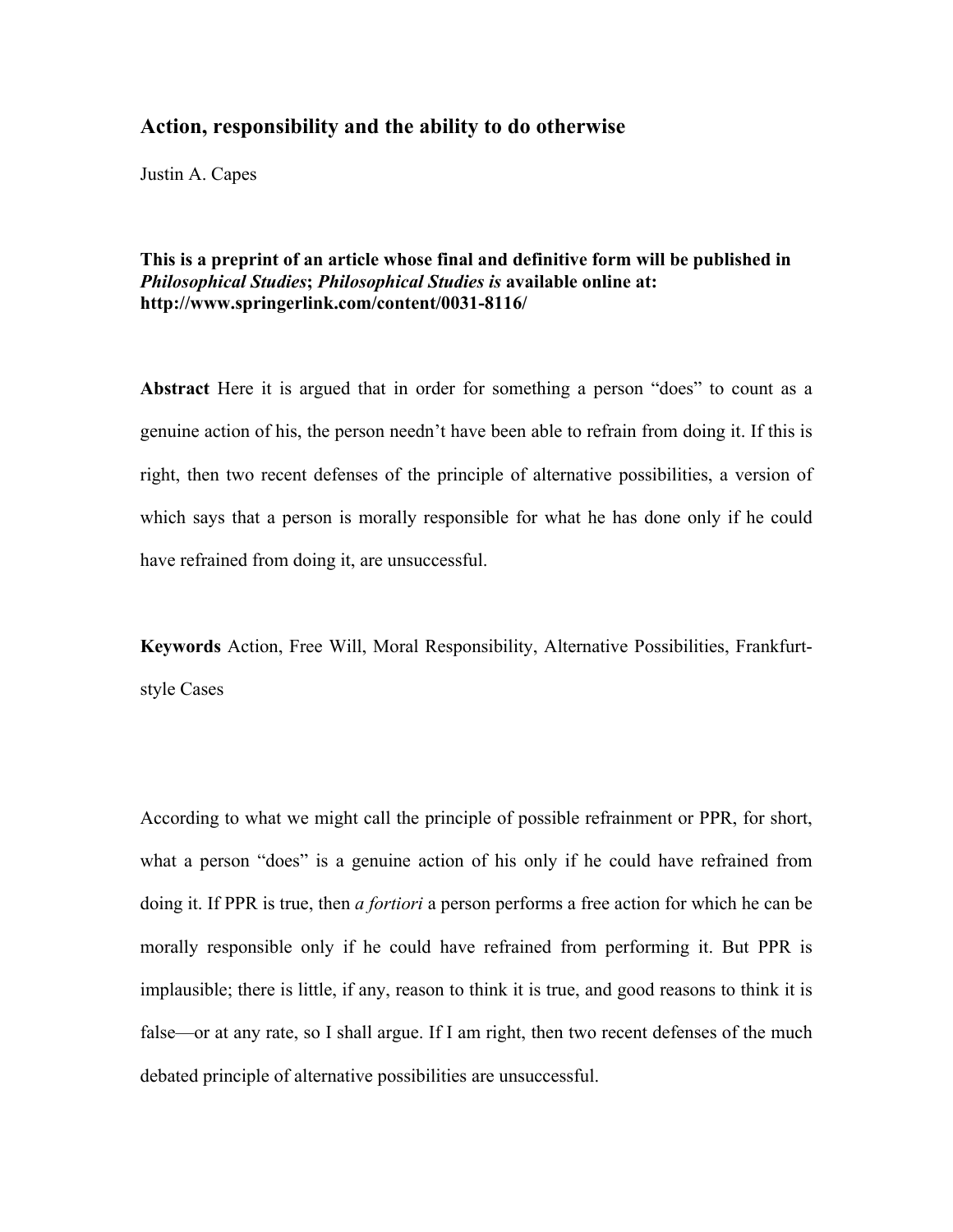# **1 Preliminaries**

PPR is an intriguing principle in its own right, and has obvious implications for a theory of action. It will therefore be of interest to philosophers concerned with the nature of action generally. It will also be of interest to those concerned specifically with free action and moral responsibility. Recently, it has been employed in defense of the principle of alternative possibilities (PAP, for short), which says that "a person is morally responsible for what he has done only if he could have done otherwise" (Frankfurt 1969, p. 829). PAP is important for two main reasons. First, many believe that it best explains the exculpatory force of pleas like "I couldn't help it" or "I had no choice." Second, it has been used to argue for the incompatibility of determinism and moral responsibility. Many incompatibilists claim that no one is ever able to do otherwise in a deterministic universe. If they are right and PAP is true, it follows that no one is ever morally responsible for one's actions in a deterministic universe.

Arguments for PAP have traditionally been based on moral considerations. For instance, some have argued that PAP follows from the widely accepted deontic maxim that 'ought' implies 'can'.<sup>1</sup> A slightly different line of argument insists that a person is blameworthy for what he has done only if it would have been reasonable to expect him to refrain from doing it. Since it is arguably unreasonable to expect a person to refrain from doing something he cannot refrain from doing, it follows that a person is morally blameworthy for what he has done only if he could have refrained from doing it, which is

<sup>&</sup>lt;sup>1</sup> See Copp (1997) and (2003), Speak (2005), and Widerker (1991).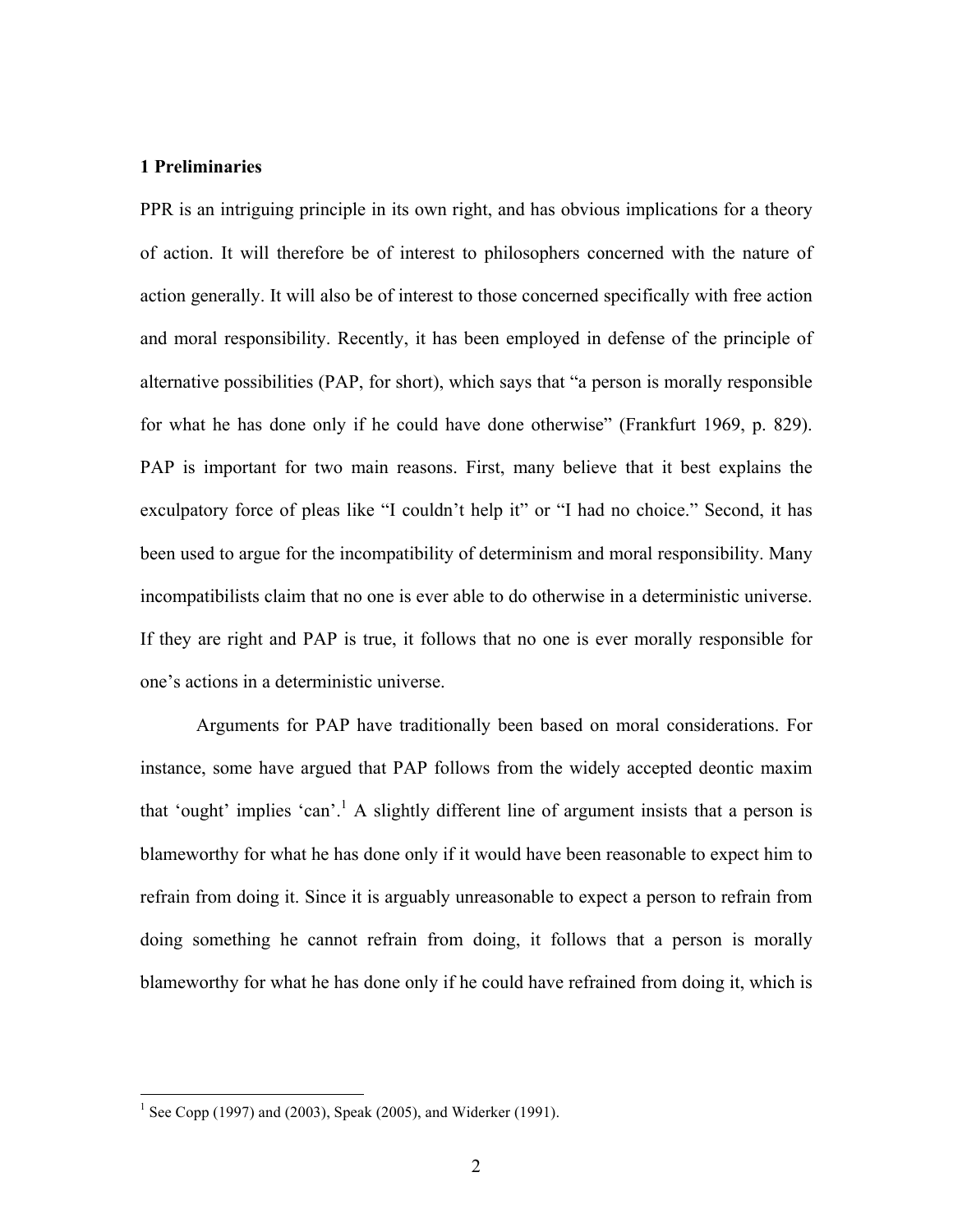a version of PAP restricted to blameworthiness.<sup>2</sup> Others insist that PAP and its ilk are deeply entrenched in our everyday practices of blaming and excusing from blame.<sup>3</sup> If PPR is true, however, it provides an importantly different argument for PAP, one based not on moral considerations but on considerations about the nature of action. It can also be used to challenge the coherence of Harry Frankfurt's (1969) well known attempt to provide a counterexample to PAP.

PPR has recently been defended by both Maria Alvarez (2009) and Helen Steward (2008; 2009). According to Alvarez, "for what someone does to be *his action*, for him to be its *agent*, the person must have a certain degree of control over it: at least, he should be capable of refraining from doing what he does" (2009, p. 74). Similarly, Steward claims that in order for *A* to count as an action, it "will have to have been the product of an exercise of what is sometimes called a *two-way* power on the part of that agent—to act, or to refrain from acting—so that in the absence of the relevant power of refrainment a genuine action simply could not occur" (2008, p. 140). Elsewhere she says that "A (particular) action qualifies as an action…only if it is something from which the agent is able to refrain" (2009, p. 84). Moreover, both Alvarez and Steward employ the principle in defense of PAP. I will take a closer look at their arguments shortly. But first, clarification regarding the phrase "could have refrained" is in order.

Claims about what an agent *could* have done are notoriously and multiply ambiguous. At the most basic level, such claims are ambiguous because they can be used to express claims about what it is *possible* for an agent to have done, as well as claims about what an agent was *able* (or had it within his power) to do. Of course, possibility

 $2$  This argument is at the heart of David Widerker's "W-Defense." See Widerker (2000). For a recent critical discussion of the W-defense, see Capes (2010). <sup>3</sup> See, for example, Glover (1970).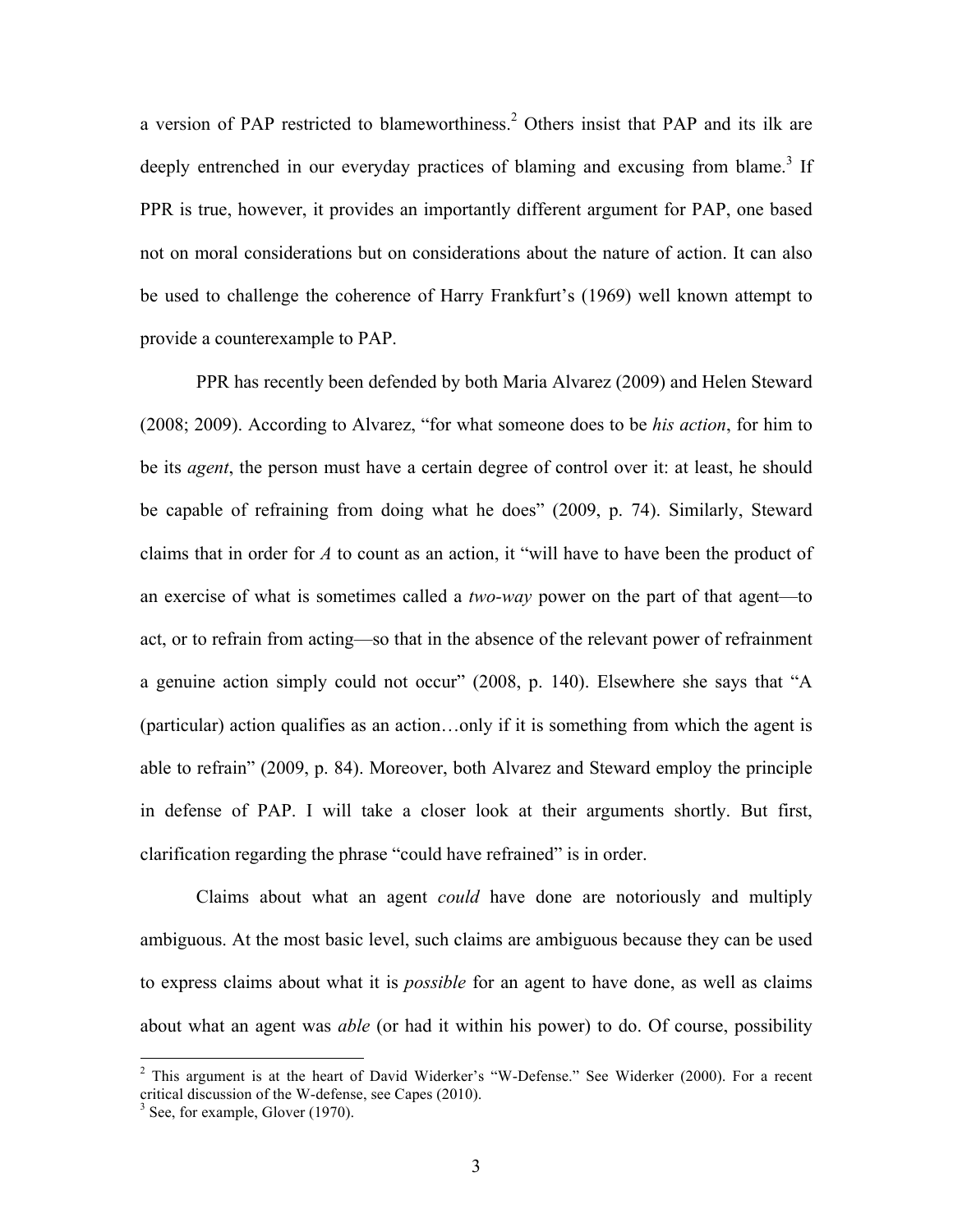claims and ability claims are not unrelated. Claims about what a person is able to do arguably imply certain claims about what it is possible (in some sense of possible) for the agent to do. But still, claims about possibility and ability are distinct.

So is PPR primarily a claim about possibility or ability? Several remarks by both Alvarez and Steward suggest that they view the principle as a claim about ability. Recall that, according to Alvarez, in order for *A* to be an action of *S*'s, *S* should be *capable* of refraining from *A*-ing. Similarly, recall Steward's claim that agency requires a two-way *power* and that *A* counts as an action of *S*'s only if *S* is *able* to refrain from *A*-ing. Following their lead, I too shall treat PPR as a claim about ability.

But what sort of ability exactly? In what sense must *S* have been able to refrain from *A*-ing, according to PPR, if *A* is to be included among *S*'s actions? Here neither Alvarez nor Steward is as clear as one might have hoped. The use of terms like "capable" by Alvarez or the talk of "two-ways powers" employed by Steward might be taken to suggest that the kind of ability at issue is a general ability or capacity to avoid *A*-ing. At other times, however, something stronger seems to be implied. For instance, Alvarez (p. 64) suggests that for *S* to have the relevant ability to refrain from *A*-ing at *t*, at *t*, it must be up to *S* whether or not he *A*-s then. However, *S* might retain a general ability or capacity at *t*, and yet, it might not be up to *S* at *t* whether he exercises that ability or capacity at *t*. (Were I locked in an empty room right now, I would presumably retain lots of general abilities—e.g., the ability to type, play basketball, read a book, etc.—even though it would not presently be up to me whether I exercised those abilities just now.) This suggests that perhaps Alvarez has something stronger in mind than a general capacity. According to Steward, determinism is incompatible with the relevant sort of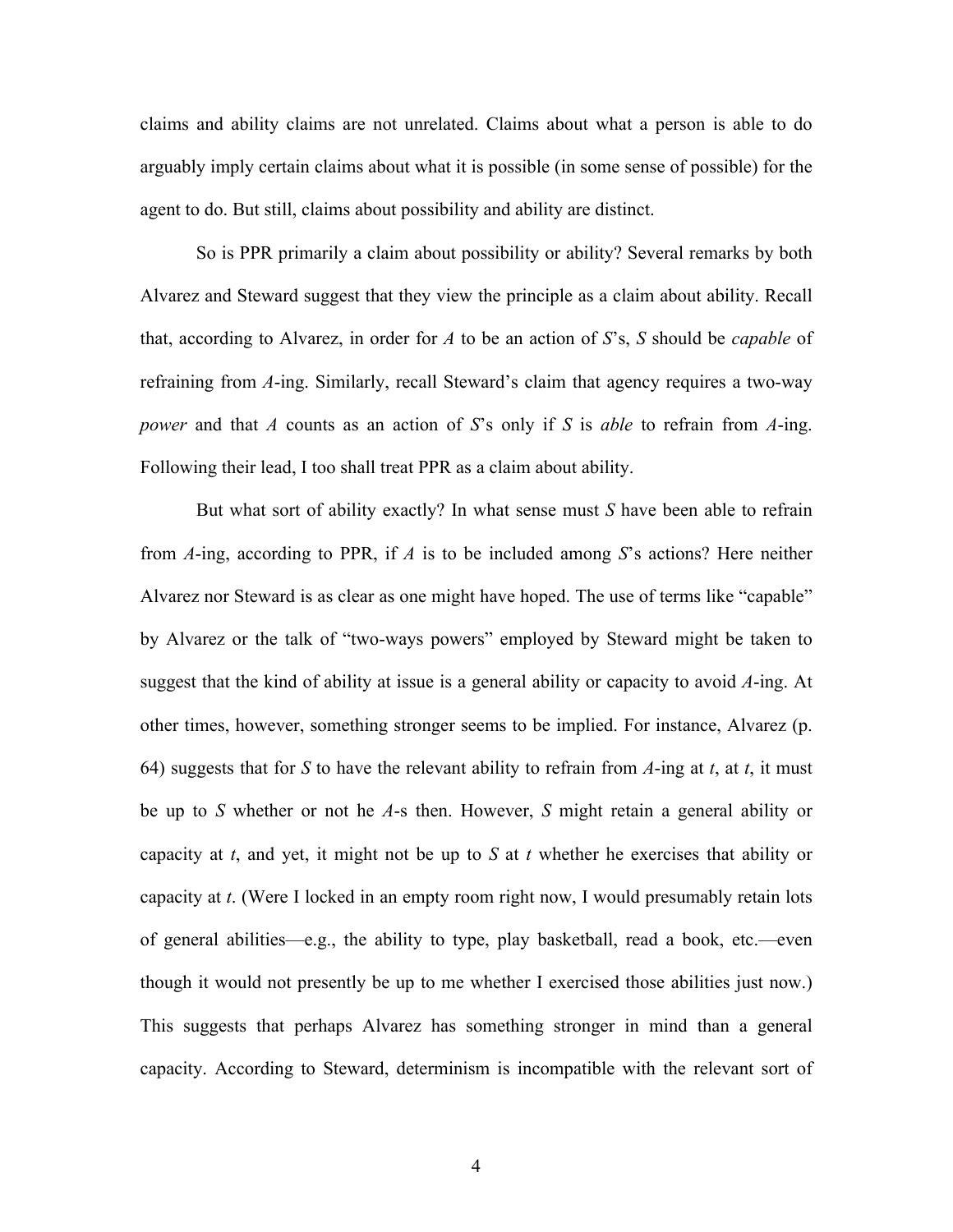ability to do otherwise and is thus incompatible with genuine agency.<sup>4</sup> The fact that determinism is compatible with having unexercised capacities, skills or competencies suggests that Steward, too, probably has a stronger sense of ability in mind.

If PPR is to be used to defend PAP or similar theses relating responsibility to alternative possibilities, and in particular if PPR is to serve as a premise in an argument for PAP, "could have refrained" must mean the same thing in both principles. Otherwise, any argument from PPR to PAP will be guilty of equivocation. So what does "could have refrained" mean in PAP? It would seem to be something stronger (requiring more) than a general ability, capacity or skill, at least as the principle is understood by many of those who have contributed to this literature. If PAP were construed in terms of a general ability or capacity it would be difficult to see what all the fuss surrounding the Frankfurtstyle cases has been about. Recall that these are cases (modeled after a case of Frankfurt's (1969)) designed to refute PAP in which the agent performs a certain action on his own i.e., without being forced to perform it—though he would have been forced by someone (or something) else to perform the action had he not done it on his own. In such cases, it has been claimed, the agent can be responsible for his action even though it was apparently not within his power to do otherwise. Now, whatever else is true about the agent in these examples, it seems he retains a general capacity to do otherwise than he actually did. This suggests that Frankfurt and others take PAP to require something more than a general ability to do otherwise. Moreover, there do seem to be other abilities that the agent plausibly lacks the absence of which Frankfurt and others might insist are irrelevant to the person's moral responsibility. For instance, although the agent may retain a general capacity to do something other than what he actually does, given the

 <sup>4</sup> See Steward (2008) in particular.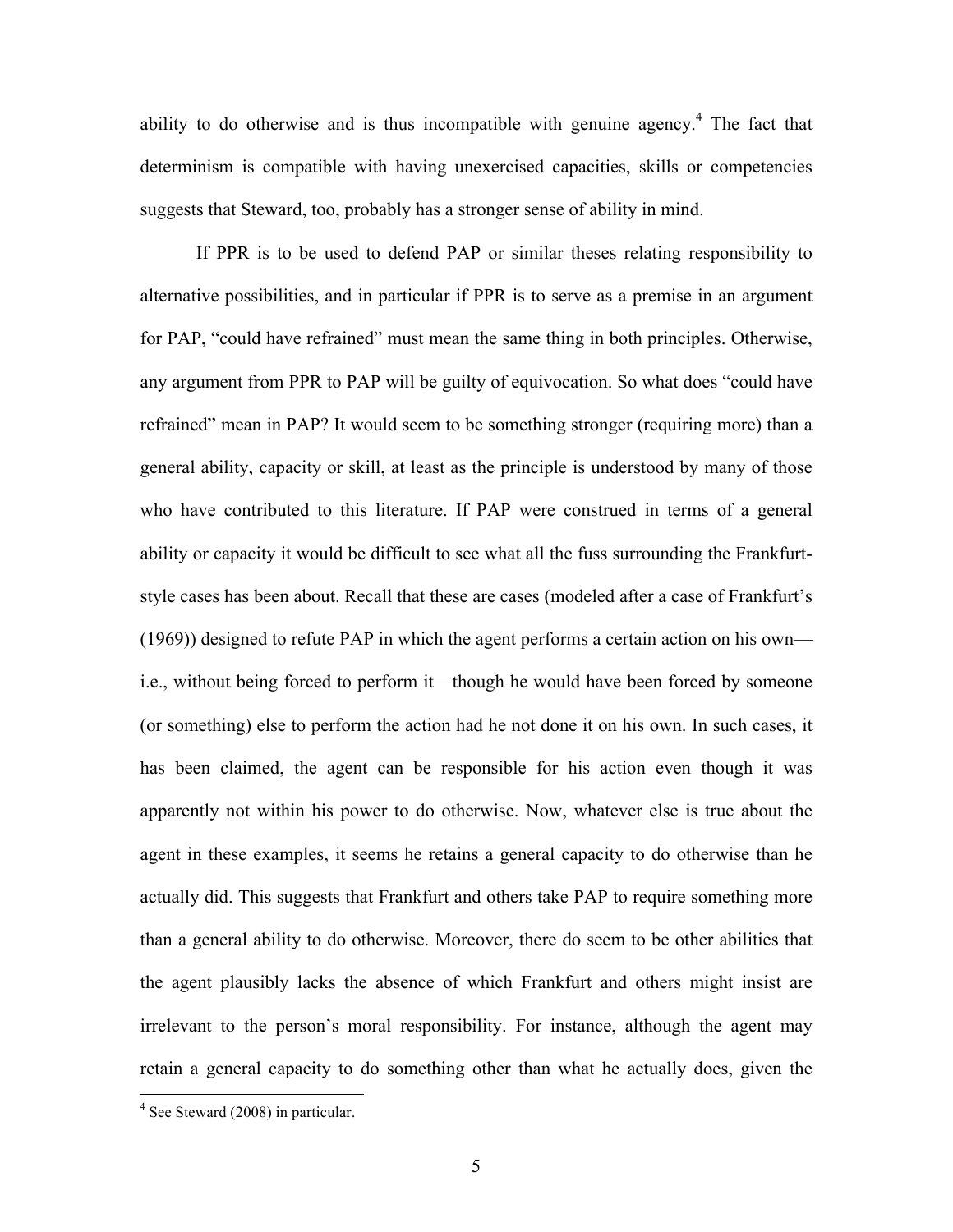circumstances it seems fair to say that he is unable to exercise that capacity, that it is not within his power to exercise it, that it is not up to him whether he performs the action in question, and that he has no choice about whether to perform this action.<sup>5</sup> If PAP does concern some type of ability over and above a general capacity or skill—and I shall henceforth assume that it does—then to avoid equivocation those who wish to argue from PPR to PAP should construe the former principle in such a way that it concerns this same sort of ability. Thus, claims about what an agent "could have done," "was able to do," or "had it within his power to do" should henceforth be read as claims about a kind of ability that is stronger than a general ability, capacity or skill.

# **2 Action and responsibility**

I turn now to the relationship between PPR and the on going controversy over PAP. PPR is relevant to this controversy in at least two ways. First, it can be used to formulate an argument for PAP. Second, it can be used to challenge the coherence of Frankfurt-style cases. I take up both issues in turn.

According to Steward, "a (particular) action qualifies as an action in the first place (and therefore as a *candidate* for something for which an agent might be morally responsible) only if it is something from which the agent was able to refrain (2009, p. 84). These remarks are suggestive of the following argument:

1. An event *A* is a candidate for something for which *S* might be morally responsible only if *A* is among *S*'s actions.

 $<sup>5</sup>$  For these points, I'm indebted to Clarke (2009, p. 340).</sup>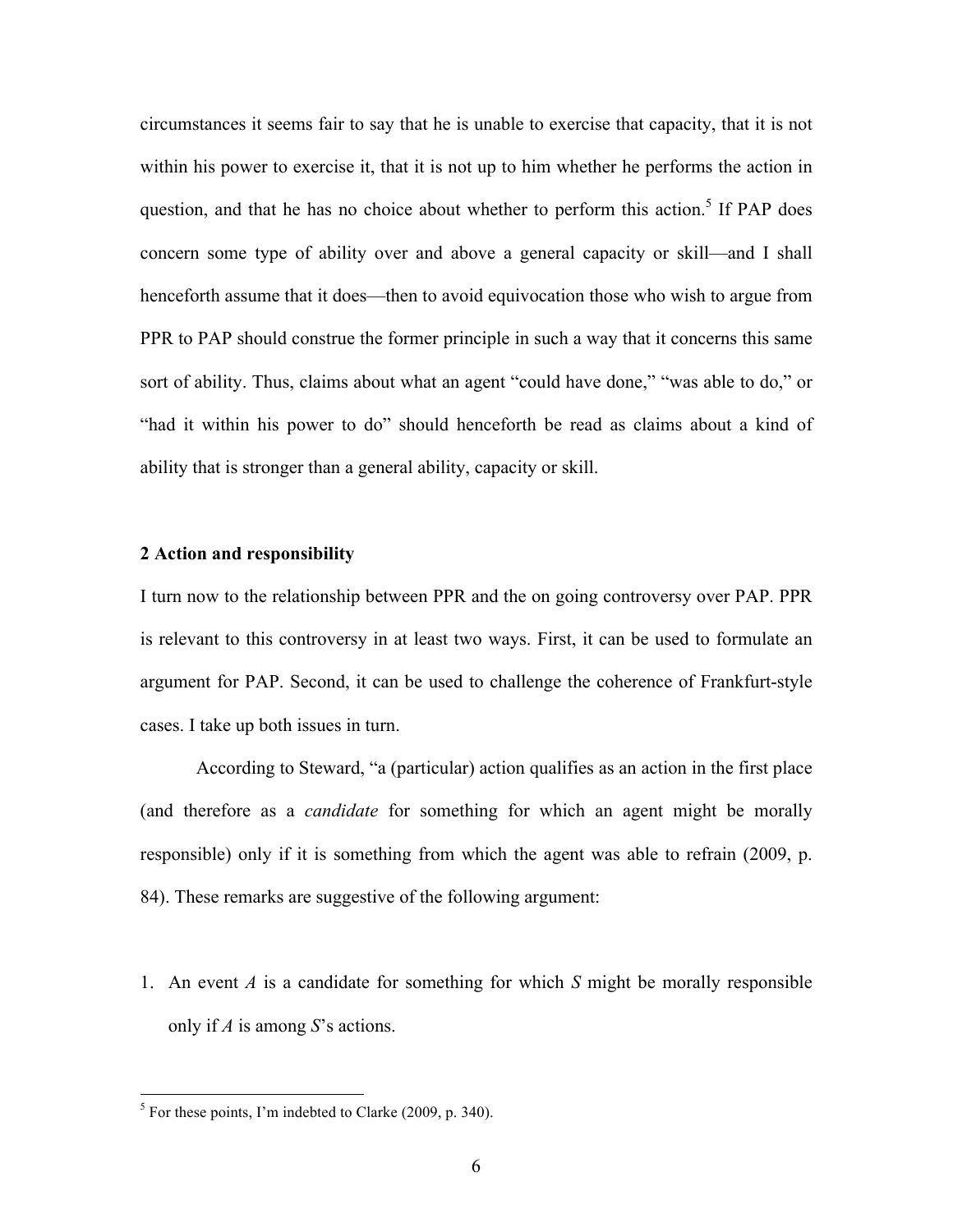- 2. *A* constitutes an action on the part of *S* only if it was within *S*'s power to refrain from *A*-ing.
- 3. Therefore, *A* is a candidate for something for which *S* might be morally responsible only if it was within *S*'s power to refrain from *A*-ing.

The conclusion of this argument is a version of PAP.

It is worth pointing out that, as it is presently formulated, the argument is unsound for reasons that have nothing whatsoever to do with PPR. Even if PPR (i.e., premise 2) is true, premise 1 is surely false. In addition to being responsible for our actions, we can also be responsible for our omissions and for the consequences of our actions and omissions.<sup>6</sup> Actions are therefore not the only candidates for things for which we might be responsible. This defect in the argument can easily be remedied, however, by drawing a distinction between direct and indirect responsibility.

Very roughly, a person is directly responsible for an event or state of affairs provided that he is responsible for it, and his responsibility for it does not depend on or derive from his responsibility for some distinct event or state of affairs. By contrast, if a person is indirectly responsible for something, his responsibility for it will depend on or be derived from his responsibility for some distinct state or event. An example will help illustrate the distinction. Ann freely detonates a bomb, despite knowing that the explosion will kill several innocent people. In the absence of any excusing or justifying conditions,

<sup>&</sup>lt;sup>6</sup> Some consequences of actions are themselves actions, but others are not. Also, some readers might deny that omissions can have consequences because they deny that omissions can be causes. But even if omissions cannot be causes, there is a perfectly ordinary and acceptable sense in which our omissions have consequences. Even if my omitting to water your flowers is not among the causes of the flowers withering, it would still be perfectly acceptable to say that the flowers withered in part *because* I omitted to water them. Fortunately, nothing I say here hinges on these issues. The key thing to note for present purposes is that direct responsibility is typically restricted to actions.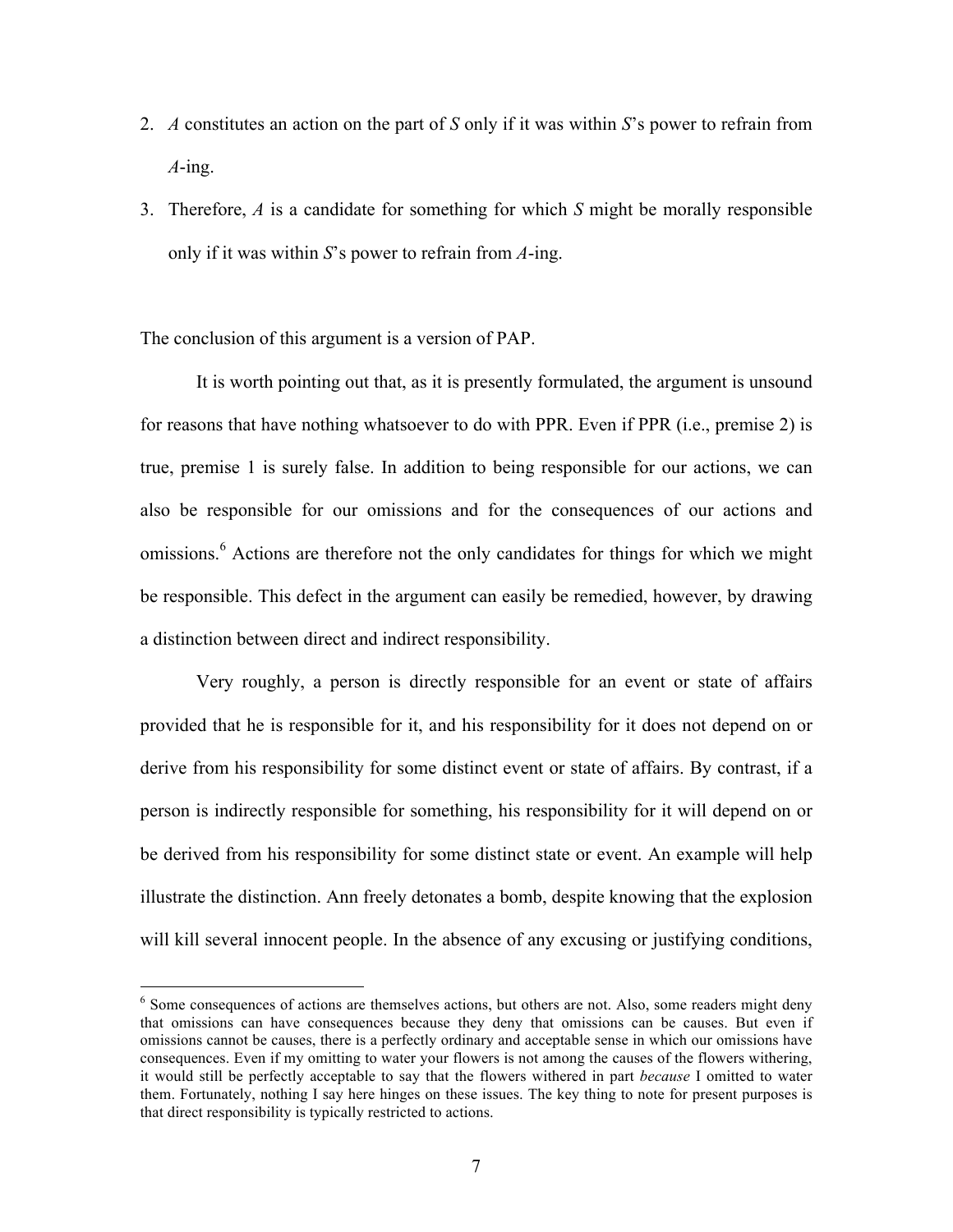Ann is to blame both for detonating the bomb and for the deaths of those killed in the explosion. However, Ann's responsibility for the deaths of those killed depends on and is derived from her responsibility for detonating the bomb. If she is responsible for the deaths of these people, this is presumably because she is responsible for detonating the bomb that killed them. Had she not been responsible for detonating the bomb—for instance, if she had been forced against her will to detonate it—then, barring any special assumptions, she wouldn't have been responsible for the deaths of those killed in the explosion either. Ann is thus directly responsibility for detonating the bomb (or perhaps for her decision to do so), and indirectly responsible for the deaths of those killed as a result of her action.

Although most theories of moral responsibility allow that a person can be responsible for things other than actions, it is widely agreed that a person is directly responsible only for his actions or perhaps for some sub-class thereof, such as choices or decisions. On this view, *S*'s responsibility for anything other than his actions depends upon its standing in an appropriate relation to an action for which *S* is morally responsible. For present purposes, I shall assume that something along these lines is correct.

We can now construct an improved argument in defense of PAP based on PPR. It can be stated as follows:

- 1′. *S* is directly responsible for *A*-ing only if *A* is among *S*'s actions.
- 2. *A* constitutes an action on the part of *S* only if it was within *S*'s power to refrain from *A*-ing.

8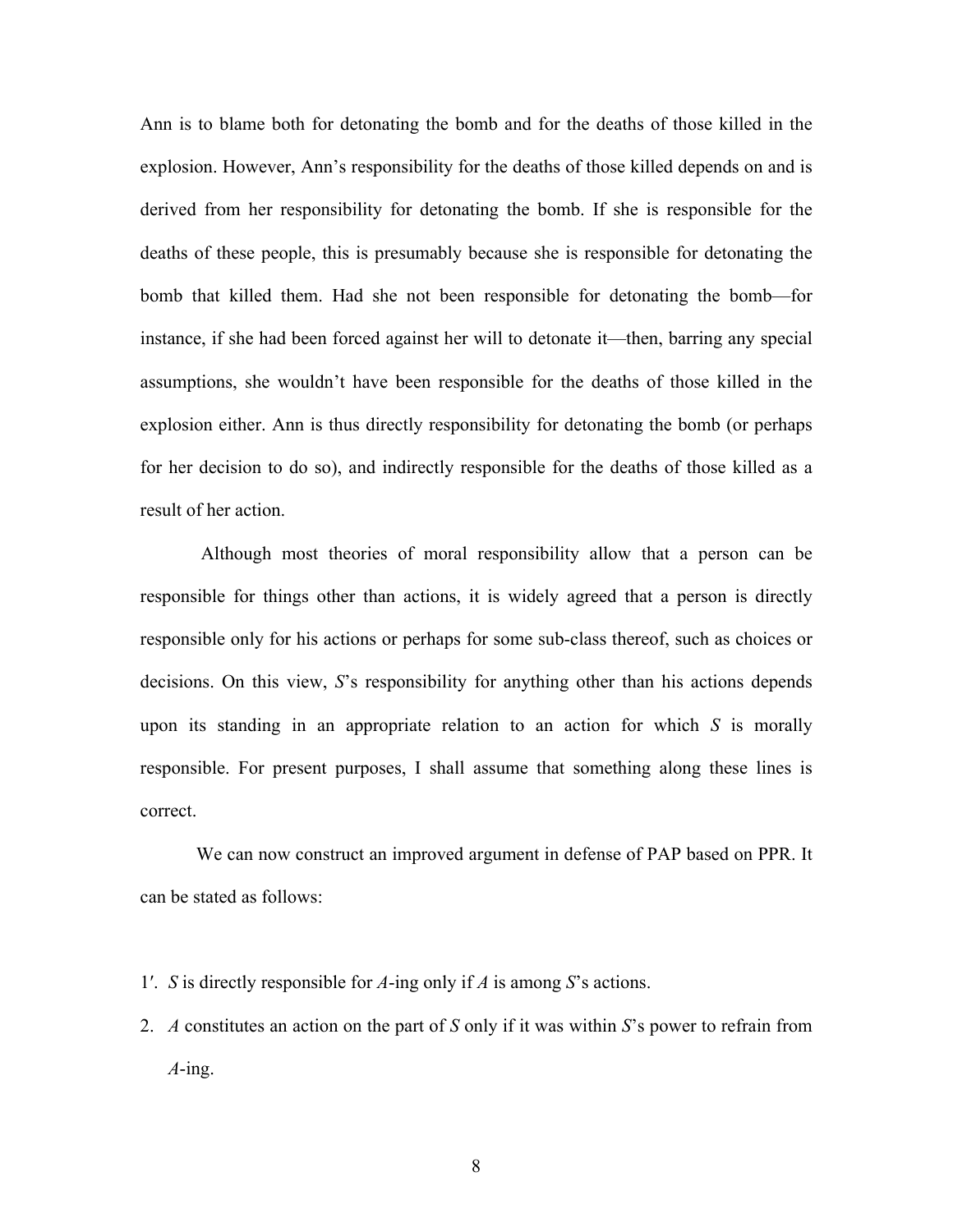3′. Therefore, *S* is directly morally responsible for *A*-ing only if it was within *S*'s power to refrain from *A*-ing.

The conclusion of this argument is a version of PAP restricted to direct responsibility. The first premise is now relatively uncontroversial. Since the argument is valid, the only question is whether its second premise, which is a version of PPR, is true. I take up this question shortly.

PPR can also be used to challenge the coherence of Frankfurt-style cases. In a standard Frankfurt-style case, Jones shoots and kills Smith without hesitation. Unbeknownst to Jones, however, the evil and now elderly genius, Black, is up to his old tricks again and has the ability to both read and control Jones's mind with a sophisticated brain-scan device. Had Jones not killed Smith on his own, Black was prepared to use this device to send a signal to Jones's brain that would have caused Jones to (decide to) kill Smith. It seems that in this example Jones is unable to avoid killing Smith. Evidently, his only options are to kill Smith on his own or be forced to kill Smith. Either way, he kills Smith. But since Jones kills Smith on his own, without any "help" from Black, Frankfurt and others believe that Jones bears just as much responsibility for what he has done as he would have had he been able to do otherwise. Thus, they conclude,  $PAP$  is false.<sup>7</sup> This sort of argument cannot succeed, however, if PPR is true, since any "successful" counterexample to PAP would involve a conceptual impossibility, namely, a case in which a person performs an action from which he cannot refrain.

 $<sup>7</sup>$  For a good overview of the recent literature on Frankfurt-style cases, see the introduction to Widerker and</sup> McKenna (2003).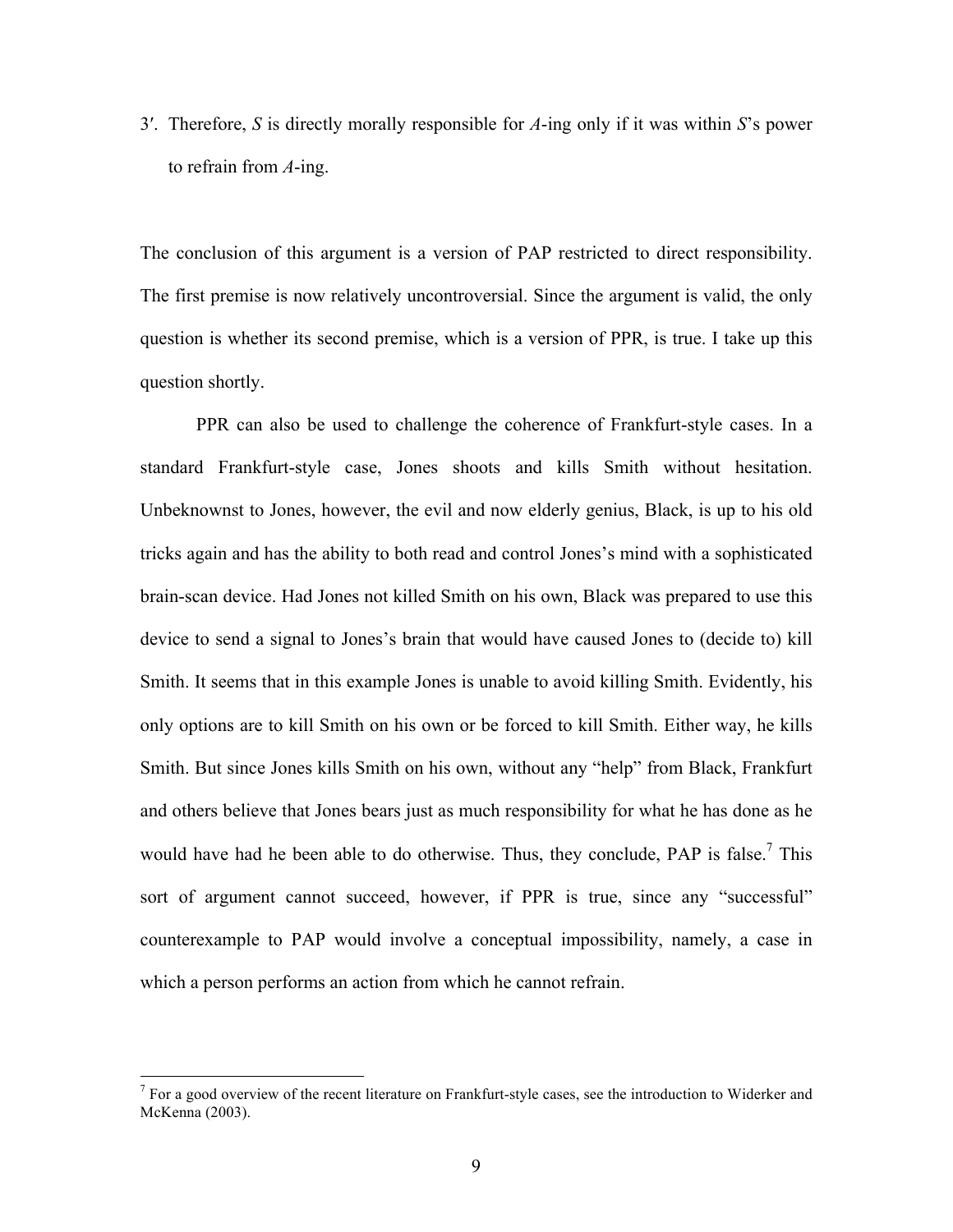Those who believe that Frankfurt-style cases are counterexamples to PAP might try to turn this sort of objection on its head. Consider a version of the example *sans* Black and his device. Call this the truncated story. Barring any special assumptions, it seems evident that in the truncated story Jones's killing Smith constitutes an action of Jones's for which he can be held accountable. But if we are willing to count Jones's killing Smith as an action in the truncated story, shouldn't we also count it as an action of his in the original, Frankfurt-style version of the story? After all, in neither version do Black or his device play a role in the etiology of what Jones does; it seems that the sequence of events leading up to and including the actual killing of Smith is exactly the same in both versions of story. For this reason, isn't it plausible to suppose that Jones performs an action—killing Smith—in both the original story and in the truncated story? In the Frankfurt-style case, however, Jones is apparently unable to avoid performing this action. Thus, one might contend, Frankfurt-style cases themselves provide us with counterexamples to PPR.

John Martin Fischer (2008, p. 170-172) suggests an objection to PPR along these lines. On Fischer's view, the notion of an action is an actual sequence notion; whether *A* counts as an action depends solely on what happens in the actual sequence of positive events leading up to and including *A* and not on whether the agent has access to some counterfactual sequence of events in which  $A$  does not occur.<sup>8</sup> To motivate an actual sequence view of action, Fischer asks us to "compare Jones in an ordinary context with Jones in a Frankfurt-type example." He points out that, "In both scenarios there is no

 <sup>8</sup> Fischer (1982) first used the term "actual sequence" to describe theories of free action and moral responsibility according to which freedom and responsibility depend on the nature of the actual sequence of events leading up to the action and not on whether the agent has access to alternative possibilities for action.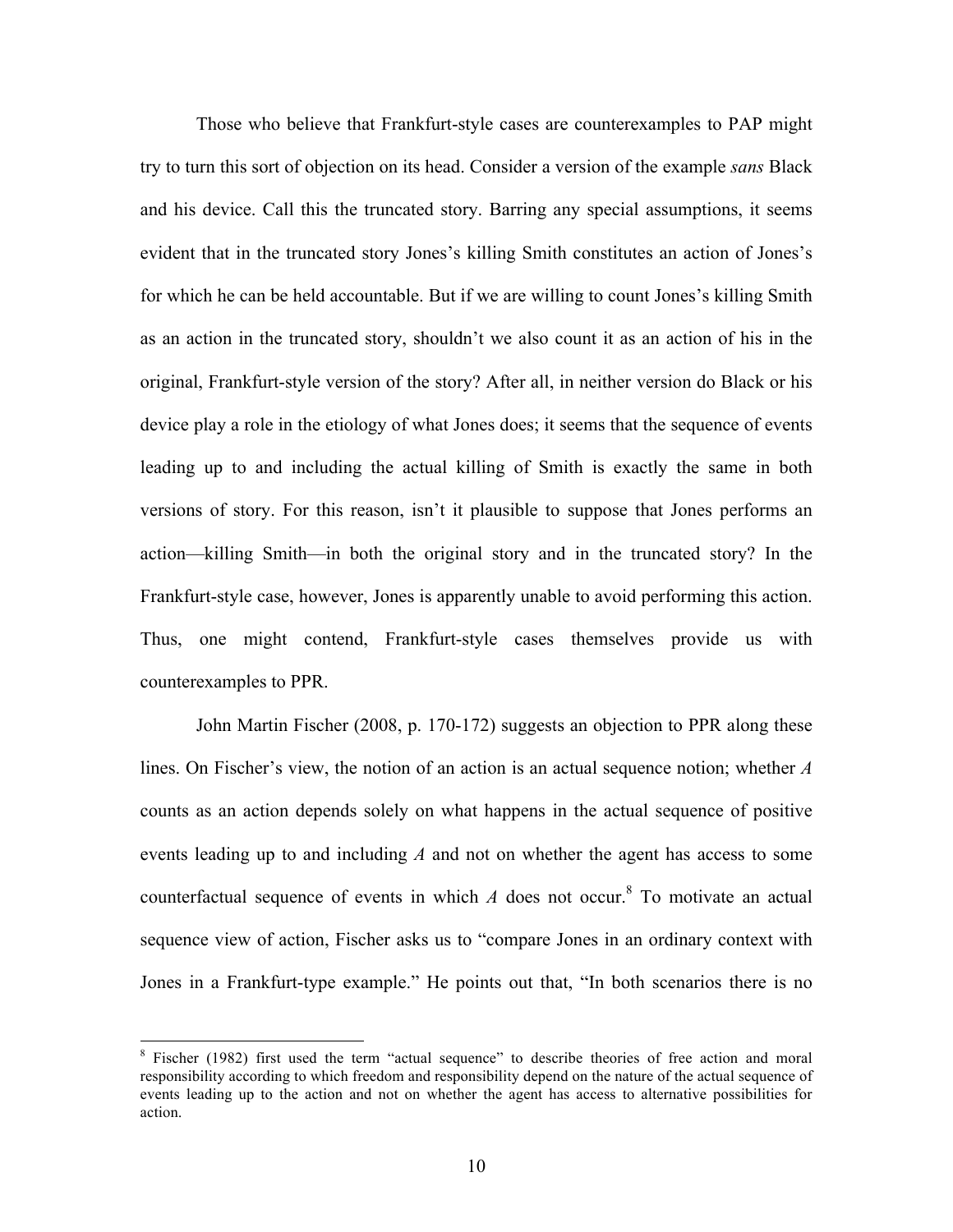intervention by an individual such as Black (or any similar factor); in both scenarios the actual sequence flows in the same way." He then insists that "if we are willing to say that Jones acts in the ordinary case…we should also say that he acts in the Frankfurt-style case," since "everything that happens in the actual sequence is exactly the same as in the ordinary case!" (p. 170). Let us agree with Fischer that Jones does indeed perform an action in both cases. If, as Fischer thinks, it is also true that, in the Frankfurt-style version of the story, Jones cannot refrain from performing this action, it follows that PPR is false.

This sort of objection to PPR is not without merit. Indeed, I'm inclined to agree with Fischer that Frankfurt-style cases are counterexamples to PPR. Presumably, however, proponents of PPR will demur. According to Alvarez, if Frankfurt-style cases are genuine counterexamples to the likes of PAP and PPR, then, in the counterfactual sequence of events in which Black intervenes and forces Jones's hand, it must be the case that Black causes Jones to perform the same action (or at least an action of the same type) that Jones performs in the actual sequence of events. However, Alvarez insists that "it is not legitimate for a Frankfurt-style case simply to *stipulate* that, in the counterfactual case, the agent would be caused to perform an action that he cannot avoid performing…Rather, any example needs to tell a compelling story that makes the suggestion plausible without begging the issues at hand (p. 67). But she is skeptical about whether such a story can be told, "because it is far from clear that the idea that a person can be caused to perform an action in such a way that he could not have avoided performing it but which is nonetheless *his* action is cogent" (p. 72). Steward expresses similar skepticism. According to her, "it might be argued that Jones has it in his power not to perform an *action* of [shooting Smith] at all—for one might reasonably ask what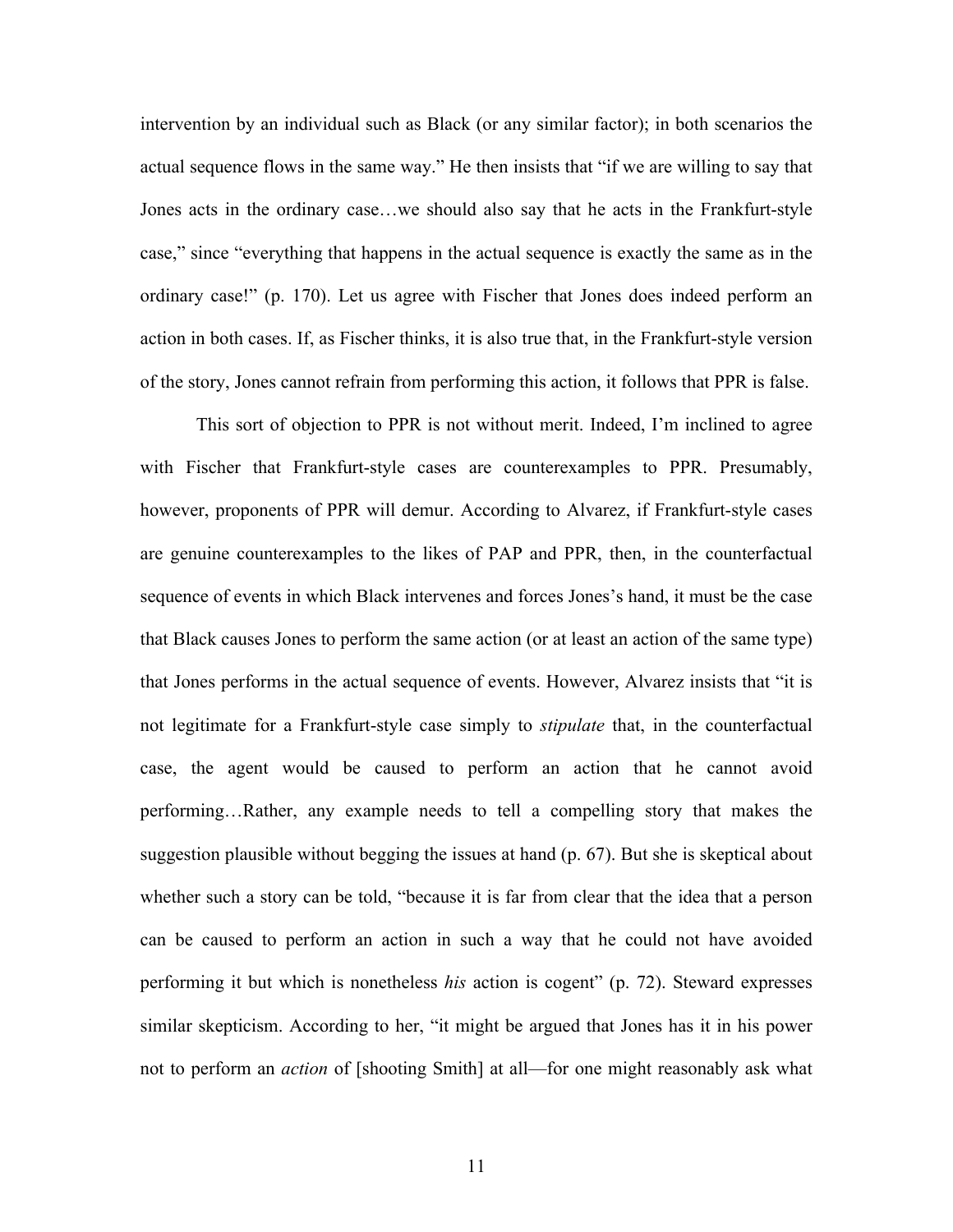reason there is to suppose that a chain of events which is initiated by Black might count…as an *action* on the part of Jones" (2008, p. 139).

There are several ways those wishing to defend the coherence of Frankfurt-style cases might respond to Alvarez's worries. Fischer rejects her assumption that in order for Frankfurt-style cases to succeed Black must cause Jones to perform the same action in the counterfactual sequence that he performs in the actual sequence. On Fischer's view, Frankfurt-style cases successfully cast doubt on principles like PAP even if the agent in the example does not perform the same action in the counterfactual sequence that he performs in the actual sequence, and, indeed, even if the agent does not perform an action at all in the counterfactual sequence.<sup>9</sup> Alternatively, one might take up Alvarez's challenge to tell a "compelling story" in which it seems plausible to say that the agent is caused to perform an action in such a way that he cannot avoid performing it. Can such a story be told? I believe so, and if I am right, then PPR is false. However, I shall not attempt to tell such a story here. Instead, I shall highlight some reasons to be suspicious of PPR and the sorts of considerations motivating it that are independent of the challenges posed for the principle by Frankfurt-style manipulation cases.

#### **3 Action and control**

Why think PPR is true? A potential source of motivation for the principle stems from the observation that performing an action requires some sort of control. As Frankfurt (1978) observes, "What is not merely pertinent but decisive [in determining whether the movements of a person's body are actions of his] is to consider whether or not the

<sup>&</sup>lt;sup>9</sup> See, for example, Fischer (1982) and (2003). I'm grateful to an anonymous referee for reminding me of Fischer's views here.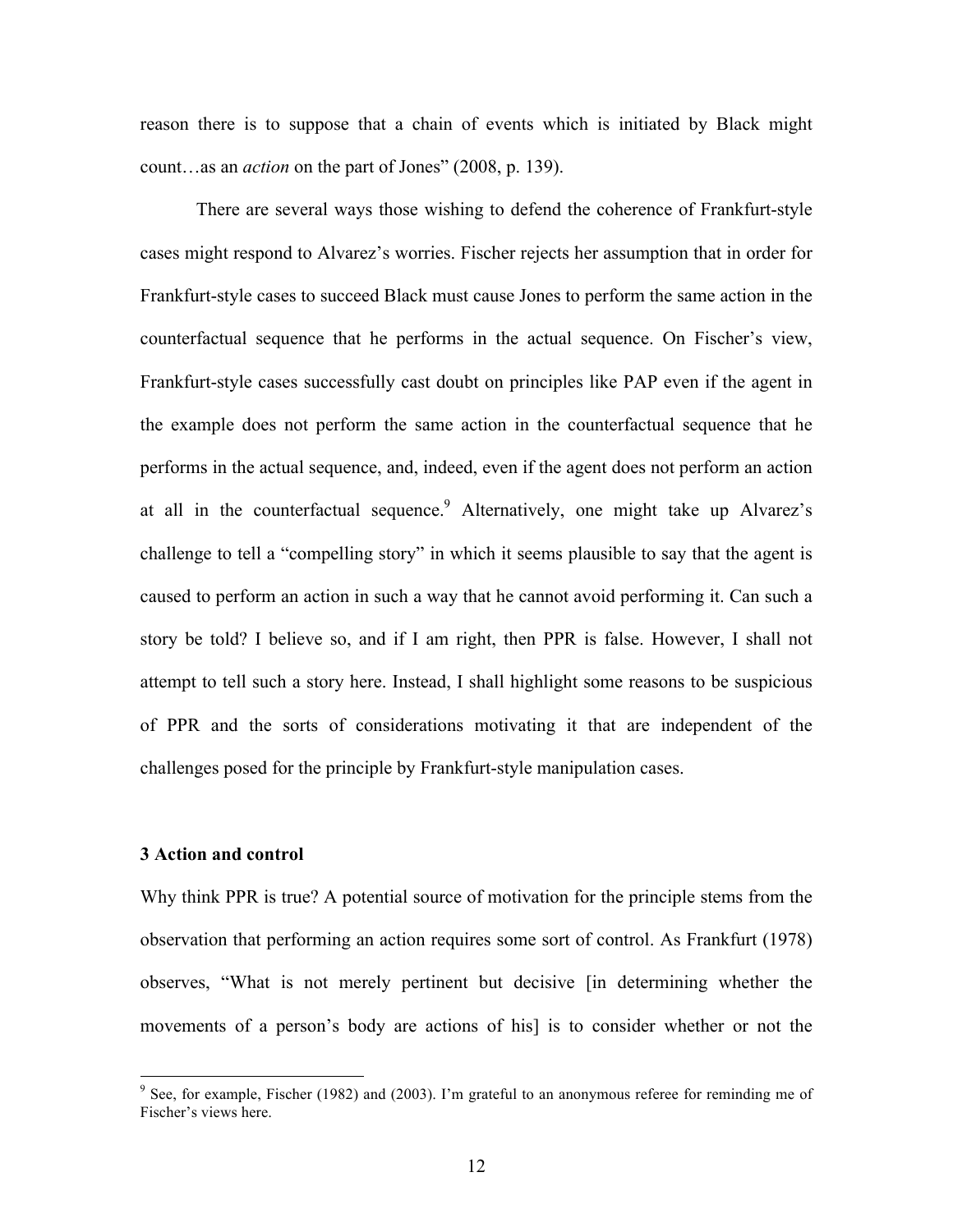movements as they occur are *under the person's guidance* (p. 158). Similarly, Alvarez says that "for what someone does to be *his action*, for him to be its *agent*, the person must have a certain degree of control over it." These remarks are doubtlessly correct. If a person has absolutely *no* control over the relevant event—a particular movement of his hand, for example—it is plausible to suppose that the event in question is not among the person's actions. But in what, exactly, does the requisite guidance or control consist? According to Alvarez, it consists minimally in the person being "capable of refraining from doing what he does" (pp. 75-76).

If *S A*-s and it was within *S*'s power to refrain from *A*-ing, then *S* had control over whether or not he *A*-ed. Apparently, however, a person may control an event without having control over whether or not it occurs. Imagine a driving instructor who is happy to let his student steer the car right, but if the student shows any inclination of steering the car left or of continuing straight, the instructor is determined to take control of the car and steer it right. As it happens, the student steers the car to the right entirely of her own accord. By doing so, she guides the car in a certain direction, thus controlling the movement of the car, but given the instructor's intention, it seems she lacks control over whether or not the car goes left or right. In this case, the control the student exercises over the movement of the car consists not in having control over whether the car goes right or left, but rather in her causing the car to go right.<sup>10</sup>

Examples like this illustrate an important point. Just as there are different kinds of abilities, so there are different kinds of control, and just as a person might lack one kind

<sup>&</sup>lt;sup>10</sup> The example is from Fischer and Ravizza 1998, p. 32. They use it to distinguish between two different kinds of control, and they go on to argue that just because a person lacks one kind—the kind that involves having access to alternative possibilities—it dos not follow that the person lacks the kind of control necessary for moral responsibility. I use the example to make a similar point about the sort of control involved in performing an action.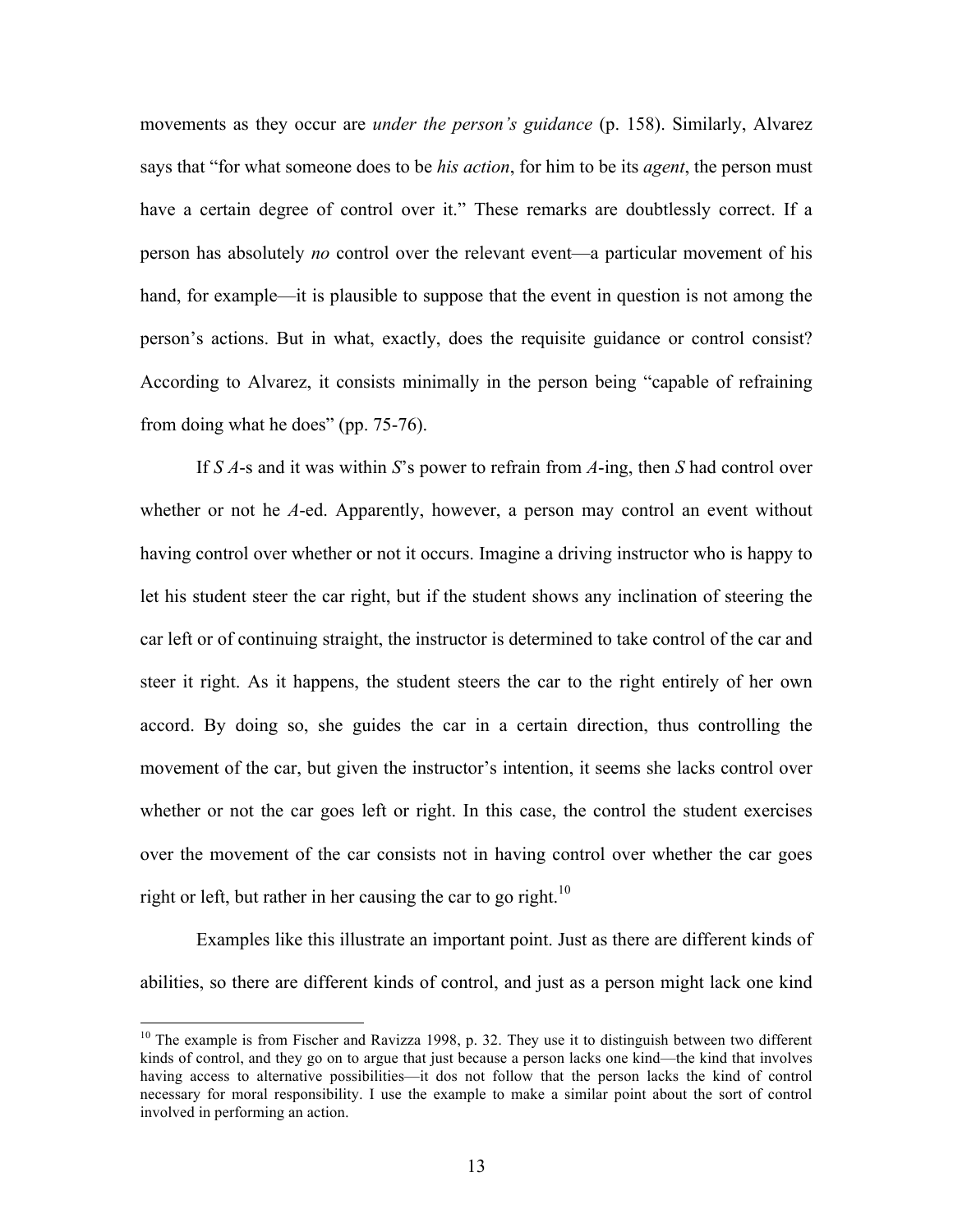of ability while retaining others, so a person may lack one kind of control while retaining other kinds. The observation that action requires some sort of control therefore does not automatically establish the further thesis that action requires a kind of control that involves having access to alternative possibilities. To establish this further thesis we would need additional reasons to think that possession of the relevant sort of control is or essentially involves the ability to refrain. However, no such reasons have been provided by proponents of PPR. So we can agree with Alvarez that if *S* has no control over *A*, *A* is not among *S*'s actions, but we needn't follow her in assuming that the requisite control consists minimally in the ability to refrain. We might instead agree with Frankfurt that "The assertion that someone has performed an action entails that his movements occurred under his guidance, but not that he was able to keep himself from guiding his movements as he did (1978, p.161).

Appreciating these points can also help rebut an objection to Frankfurt-style cases. The objection can be summarized as follows:

- 4. If Frankfurt-style cases are genuine counterexamples to the likes of PAP, then in the counterfactual sequence of events in which Black intervenes and forces Jones's hand, it must be the case that Black causes Jones to perform the same action (or at least an action of the same type) that Jones performs in the actual sequence of events (see Alvarez pp. 65-67).
- 5. In the counterfactual sequence Black does not cause Jones to perform an action; *a fortiori*, then, Black does not cause Jones to perform the same action (or an action of the same type) that Jones performs in the actual sequence of events.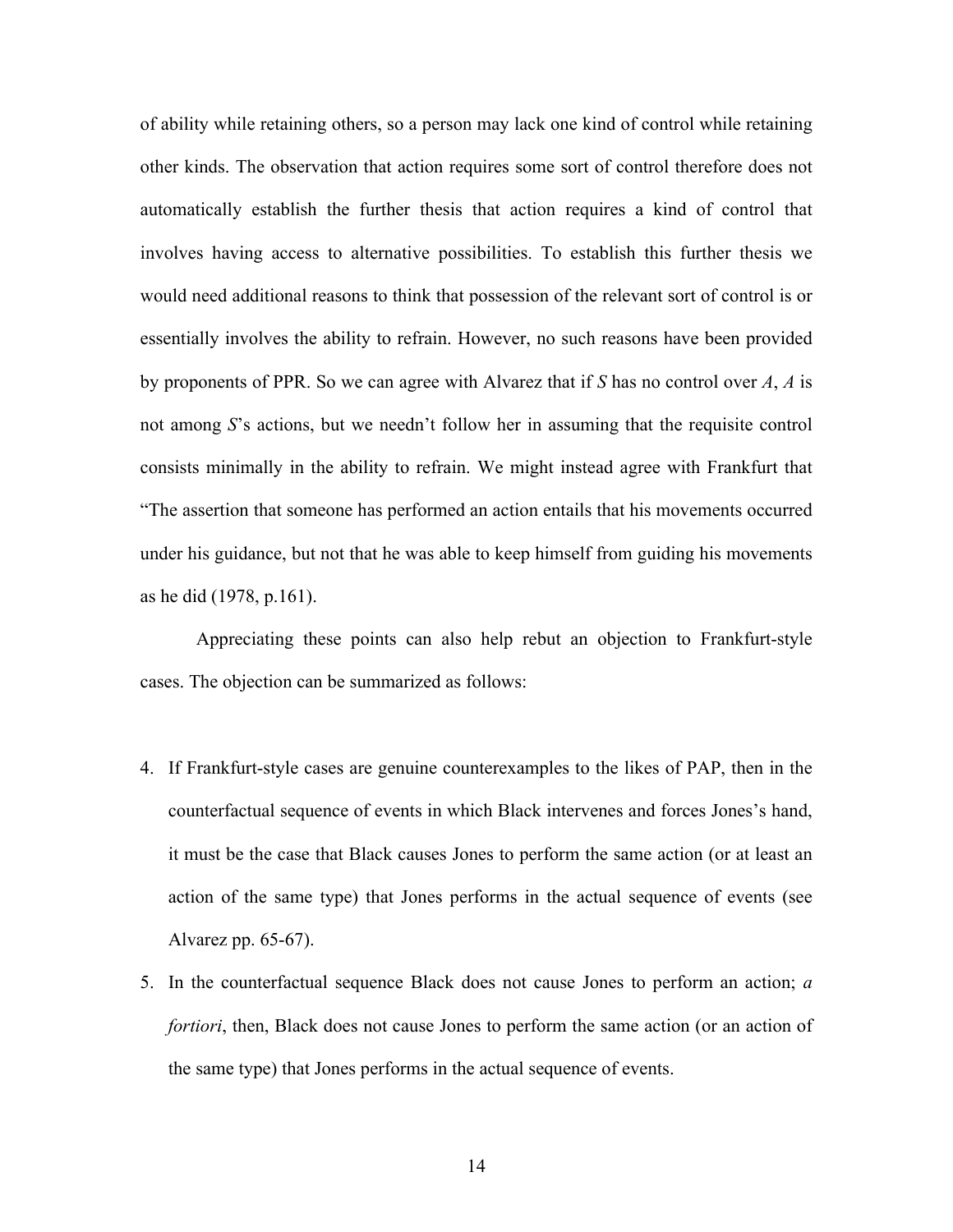6. Therefore, Frankfurt-style cases are not genuine counterexamples to PAP.

Earlier I pointed out that Fischer rejects 4. But suppose he is wrong about this. Suppose 4 is true. Even so, why think 5 is true? Alvarez argues that "in the counterfactual case Black must have total control over what happens," and, consequently, that "Jones cannot have any control over it," in which case, she says, "what happens cannot count as an action of Jones's, as something of which he is the agent—at most it might count as movements of his limbs or as events in his brain" (p. 77).

This sort of defense of 5 is incomplete at best, and it should now be clear why. It is true that in the counterfactual sequence Black has total control over *whether* the events in question occur and that Jones therefore lacks the kind of control over these events that involves having access to alternative possibilities, but as we've seen, it doesn't automatically follow from this that Jones lacks all forms of control. In particular, it does not follow—at least not obviously and without further argument—that Jones lacks the control necessary for performing an action. The observation that performing an action requires some sort of control and that Jones lacks one kind of control therefore does not all by itself establish the truth of 5. In addition, it would need to be shown that the sort of control Jones lacks is the sort required for action, and this Alvarez has not done.<sup>11</sup>

### **4 Action and inability**

Are there, or could there be, actions from which agents are unable to refrain? If there are, perhaps the most natural place to begin searching for them is in cases of severe addiction

 $11$  For a different defense of 5, see Larvor (2010). I think Larvor's argument is defective as well, but I have elected not to discuss it here, as doing so would take us too far afield.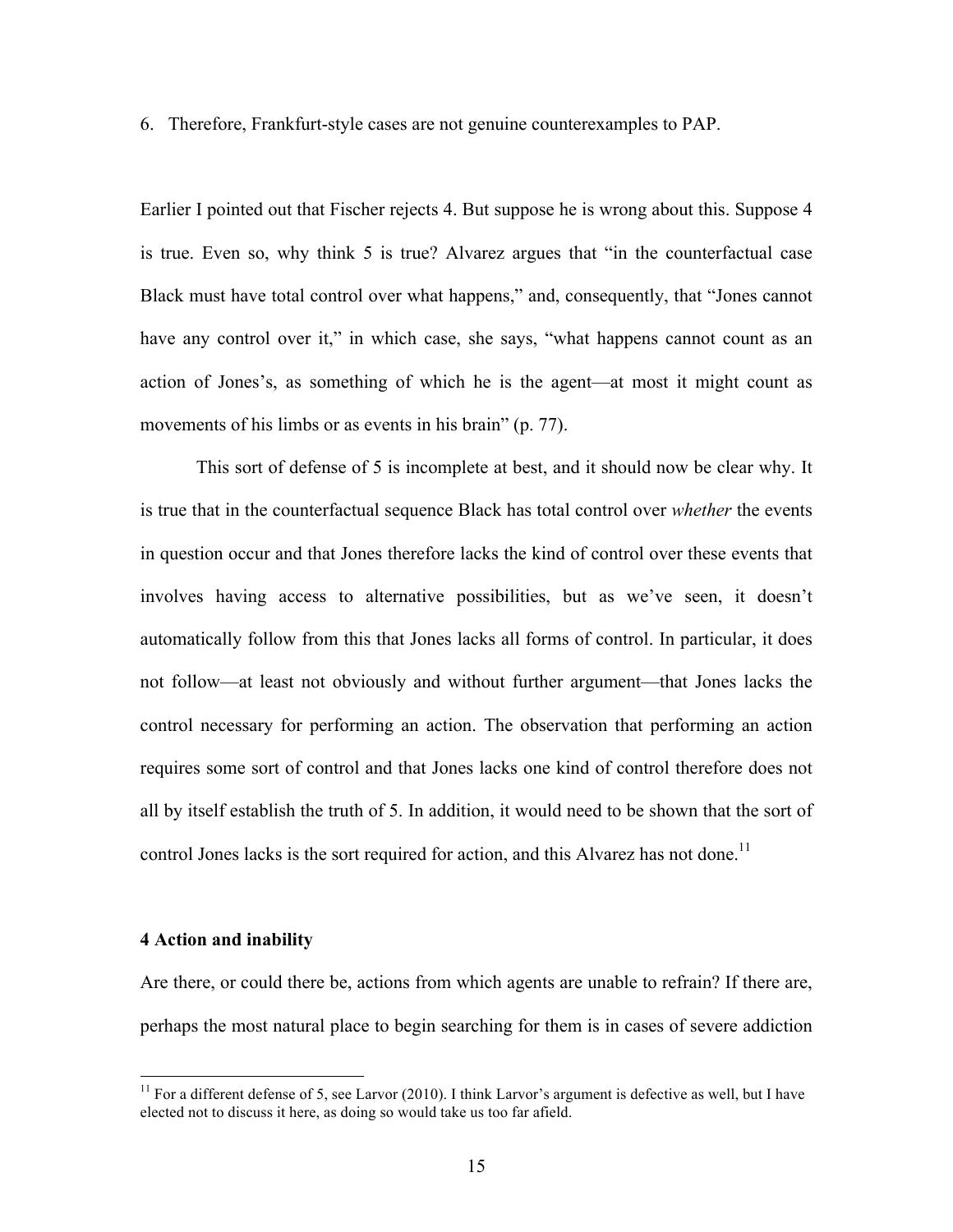or various neurological or psychological disorders. A minority of those suffering from Tourette's syndrome experience coprolalia, uncontrollable outbursts of obscene or socially inappropriate remarks; Obsessive Compulsive Disorder (OCD) results in an array of compulsive behaviors; and dipsomaniacs are said to suffer from periodic, irresistible cravings for alcohol. Whether and to what extent these and other conditions actually render agents unable to refrain from performing certain actions is disputable. However, proponents of PPR must not only deny that such conditions ever *actually* render agents unable to avoid performing certain actions, they must also deny that it is even *possible* for an addiction or other condition to thus incapacitate a person. Both denials are striking, even after we have allowed for the fact that agents who suffer from various disorders and addictions may sometimes be able to refrain from the compulsive behavior associated with their condition.

Bob is a compulsive hand washer. On one particular occasion he acquired a very strong urge to wash his hands immediately, and circumstances were friendly to his satisfying this urge (e.g., a functioning faucet and soap were nearby). At the time he had no motivation to refrain from washing or to do anything incompatible with his washing then, and his OCD together with the circumstances at the time rendered him incapable of acquiring any such motivation. (This is compatible, of course, with his being capable then of acquiring the relevant motivation at some other time under different circumstances, a point to which I return shortly.) Unsurprisingly, Bob washed his hands, and his doing so is plausibly counted among his intentional actions.

Could Bob have refrained from washing his hands on this particular occasion? Given the details of the case, I suspect that many of us would be inclined to say he could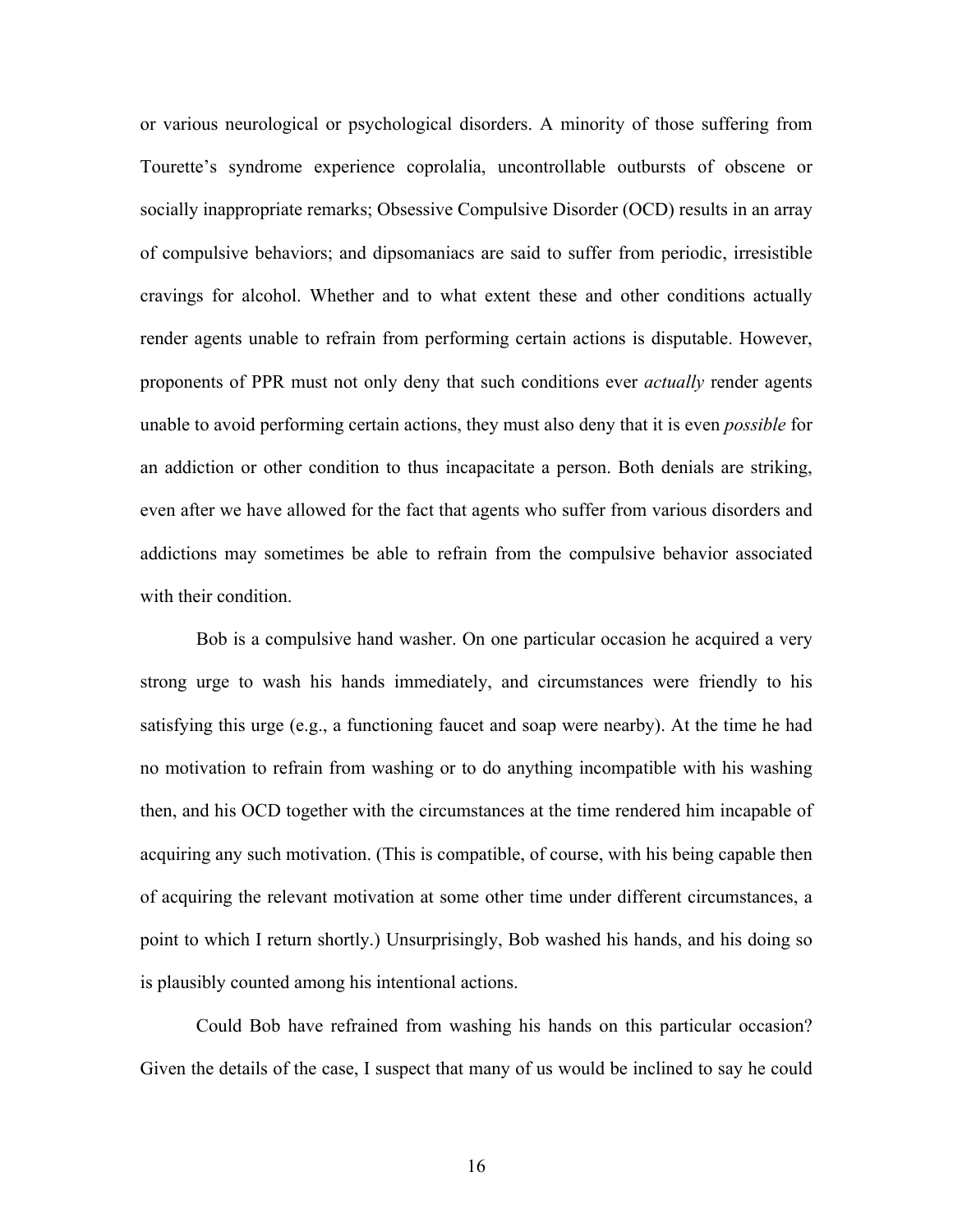not. (We can safely set aside the remote possibility that Bob might unintentionally refrain from washing.) Why? Because a necessary condition of his doing so—the presence of relevant motivational states—is absent, and, given the circumstances at the time, cannot be obtained. In order to intentionally do anything other than washing, Bob would need motivation to do otherwise. Since he lacks any such motivation and is presently incapable of acquiring it, it seems plausible to suppose that he is unable to intentionally do otherwise than wash his hands.

Suppose that, contrary to fact, Bob had managed to intentionally do otherwise than wash his hands on this occasion. What might explain this? No doubt a change in motivation would need to be part of the explanation, but apparently Bob is unable to affect any such change. That he wants to wash his hands immediately is presumably not up to him, and by hypothesis his OCD together with the circumstances at the time rendered him incapable of acquiring motivation to refrain from washing or to do anything incompatible with his washing then. So if, in this counterfactual scenario, Bob did somehow manage to intentionally do otherwise than wash, his doing so apparently cannot be explained by any change in his motivational states. But then what could explain his intentionally doing otherwise if not a change in motivation? In the absence of an explanation in terms of motivational change, and barring any special assumptions, it would seem that Bob's intentionally doing otherwise, given his present motivational state, would simply be inexplicable.

Both Alvarez and Steward are aware of the challenges posed to their preferred theory of action by cases like this, though they have different ways of attempting to defuse it. Alvarez suggests that in cases of addiction and OCD "the truth seems to be that,

17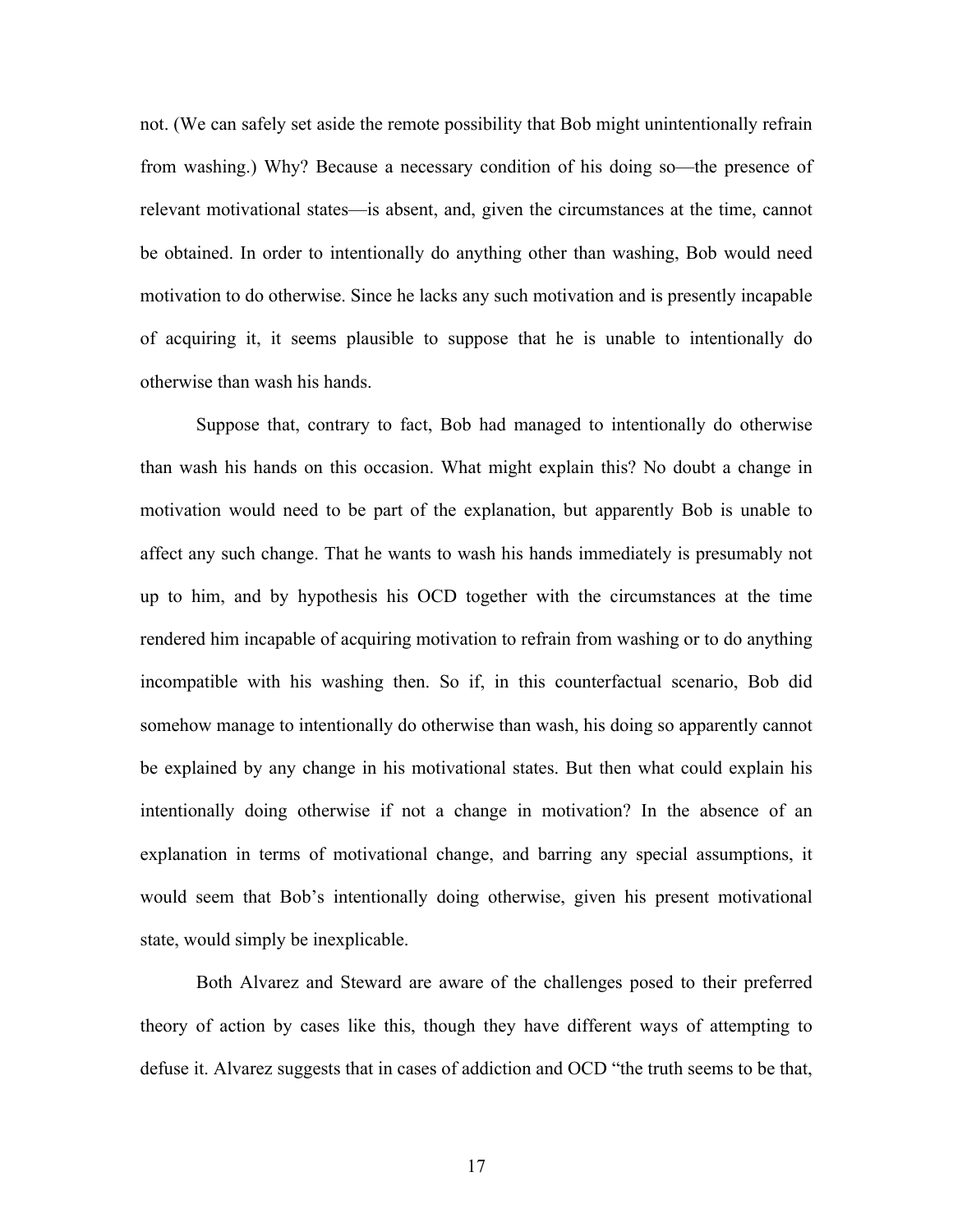for any particular occasion, the agent can avoid acting. The compulsion…lies not so much in each action but in a pattern of irrational…repetition" (p. 73). She goes on to note that "these conditions are often treated with cognitive-behavioral therapies that work by increasing awareness of the behaviour and its psychological origins, replacing the behaviour with other activities, etc., all of which are aimed at removing the habit of repetition" (p. 74). But according to Alvarez, such therapies "could not even begin to be deployed if the actions that form the pattern were unavoidable" in the sense at issue in PAP (p. 74).

As it happens, Bob recently sought therapy for his OCD and, consequently, no longer engages in compulsive hand washing. His treatment involved the sort of cognitivebehavioral techniques Alvarez mentions. During sessions with his therapist Bob would often be placed in circumstances of the sort that triggered severe anxiety within him. At such times he would typically have resorted to repeated hand washing, but during these sessions he lacked the opportunity to engage in this behavior. Instead, his therapist helped him attend to the thoughts and feelings evoked by the circumstances in question and taught him various techniques that enabled him to cope with these thoughts and feelings without engaging in compulsive behaviors. Although this type of therapy was mentally excruciating for Bob at first, over time he eventually learned how to deal with the anxiety aroused by these circumstances without resorting to repeated hand washing.

Does the success of Bob's treatment require or in any way suggest that he was able to refrain from compulsive hand washing prior to receiving treatment? In particular, does it imply that, in the episode related earlier, Bob was able to intentionally refrain from that particular act of hand washing? To insist that it does ignores the possibility that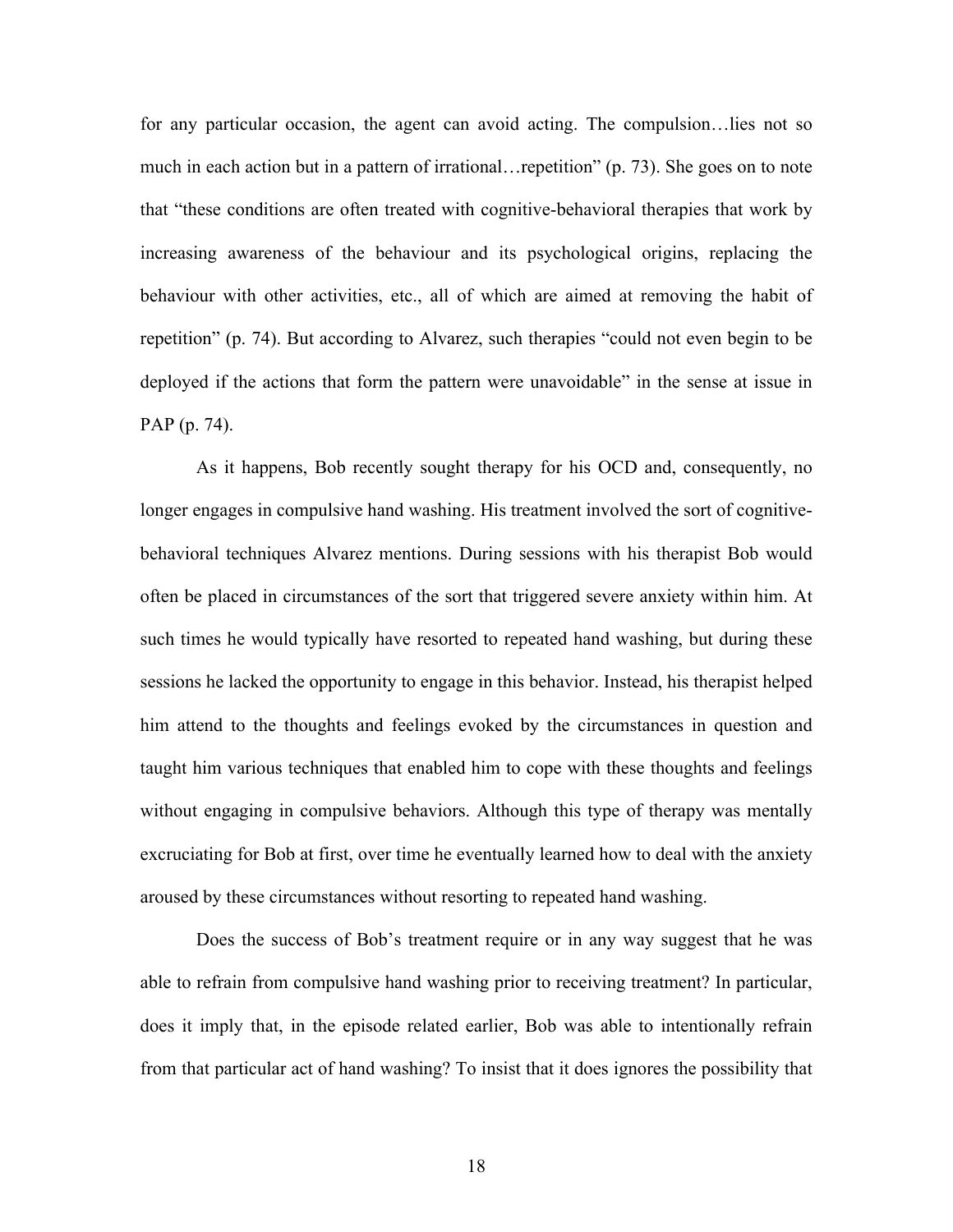behavior that is avoidable for a person at one time and in one set of circumstances might be unavoidable for that same person at some other time in a different set of circumstances. The fact that, as a result of extended counseling, a compulsive hand washer like Bob can learn how to cope with his anxieties without resorting to problematic behaviors is consistent with those same behaviors being unavoidable for him prior to his receiving treatment. Presumably, Bob couldn't read prior to learning how to do so. Perhaps he also couldn't resist washing his hands under certain circumstances prior to his therapist teaching him how to cope with the anxiety prompted by those circumstances.

Steward suggests a different approach to these matters. She grants that, owing to an addiction or other underlying condition, a person may be unable to avoid engaging in a certain type of behavior within a given time frame. However, according to her, "That the occurrence of a behavior-*type* has absolutely no chance of not occurring within a certain time-frame under certain conditions, does not imply that the token action which constitutes its actual occurrence" was unavoidable (2008, p. 142). To illustrate her point, Steward considers an alcoholic who has easy access to a bottle of whisky. She says that, because of his addiction, the alcoholic may not be able to resist drinking the whisky at some time or other. Whisky drinking behavior is thus bound to occur sooner or later. However, Steward contends that the details about how the alcoholic actually goes about drinking the whisky—for example, where he drinks it, how he drinks it, the precise moment at which he drinks, etc.—will be up to him, in which case, she claims, the token act of whisky drinking that the alcoholic eventually performs was not unavoidable, "but rather a genuine exercise of the two-way power of agency, as all true actions must be" (p.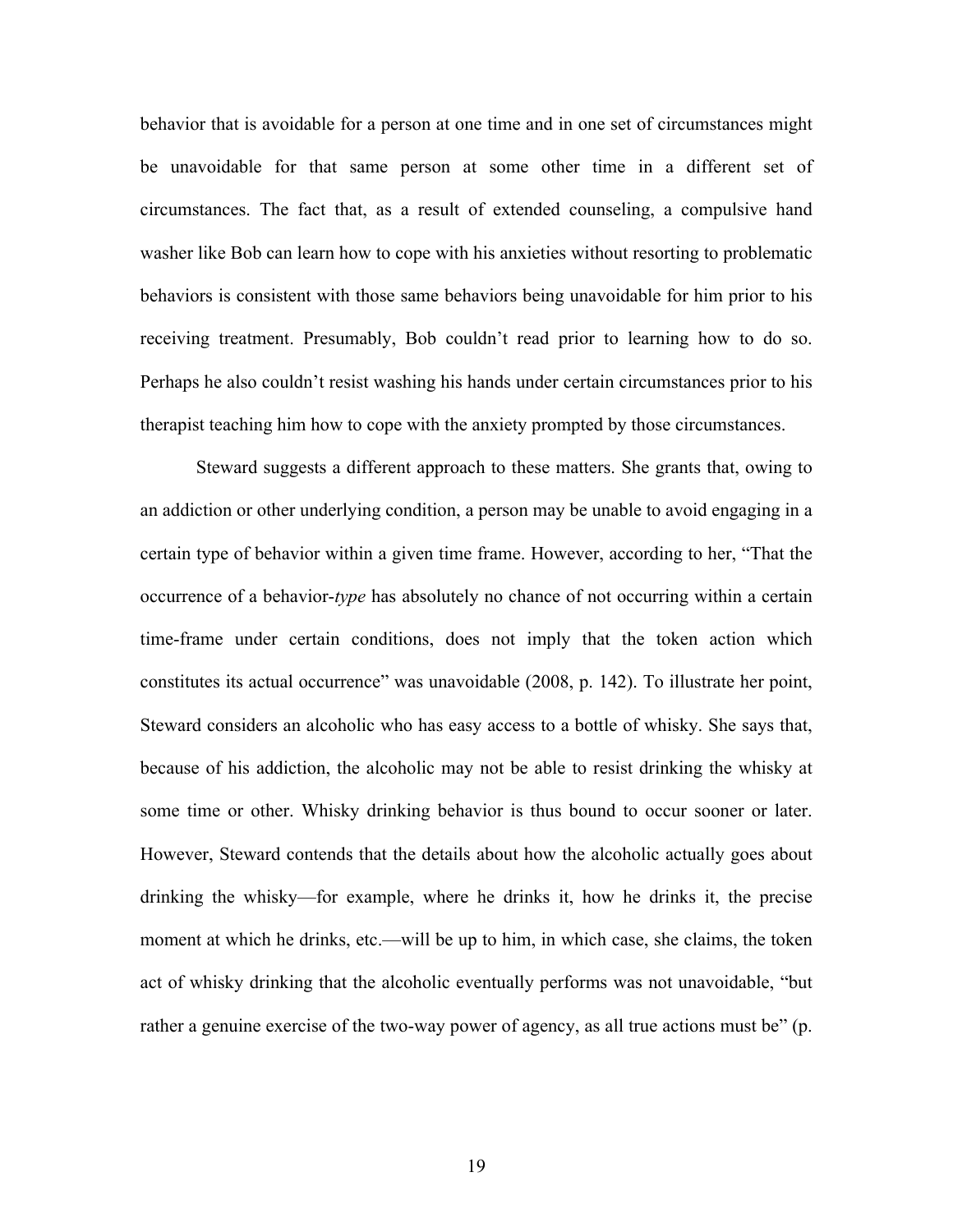142). A similar account might be given regarding compulsive behavior of the sort Bob used to engage in.

Steward's handling of addiction and compulsion fares better than Alvarez's, but problems remain. Steward's view seems to require that actions be extremely fragile events in the sense that a slight change in how or when an action is performed results in a different token action. Ordinarily, however, we do not treat most other events in this way. As David Lewis once pointed out, "we are usually quite happy to say that an event might have been slightly delayed, and that it might have differed somewhat in this or that one of its contingent aspects" (2000, p. 185). How much change an event can undergo and yet remain the same event is of course a tricky question. However, if we allow, as we ordinarily do, that a particular event could have occurred in a slightly different way or could have begun at a slightly different time than it actually did and yet remain the same event, the fact (if it is indeed a fact) that an addict or someone suffering from OCD or some other disorder was able to refrain from *A*-ing-in-a-particular-way will not itself support the conclusion that he could have refrained from *A*-ing. Thus, if Steward's defense of PPR is to succeed, she must also defend the view that events, or a certain subclass of events like actions, are fragile entities. More importantly, however, even if the view that actions are fragile is defensible, it is doubtful whether Steward can exploit this fact in defense of PPR in all problematic cases arising from addiction or compulsion.

Addicts and those suffering from various neurological and psychological disorders may, as a result of their condition, be unable to avoid performing certain actions. However, even psychologically healthy agents arguably find themselves in circumstances in which they are unable to refrain from performing some action. In fact,

20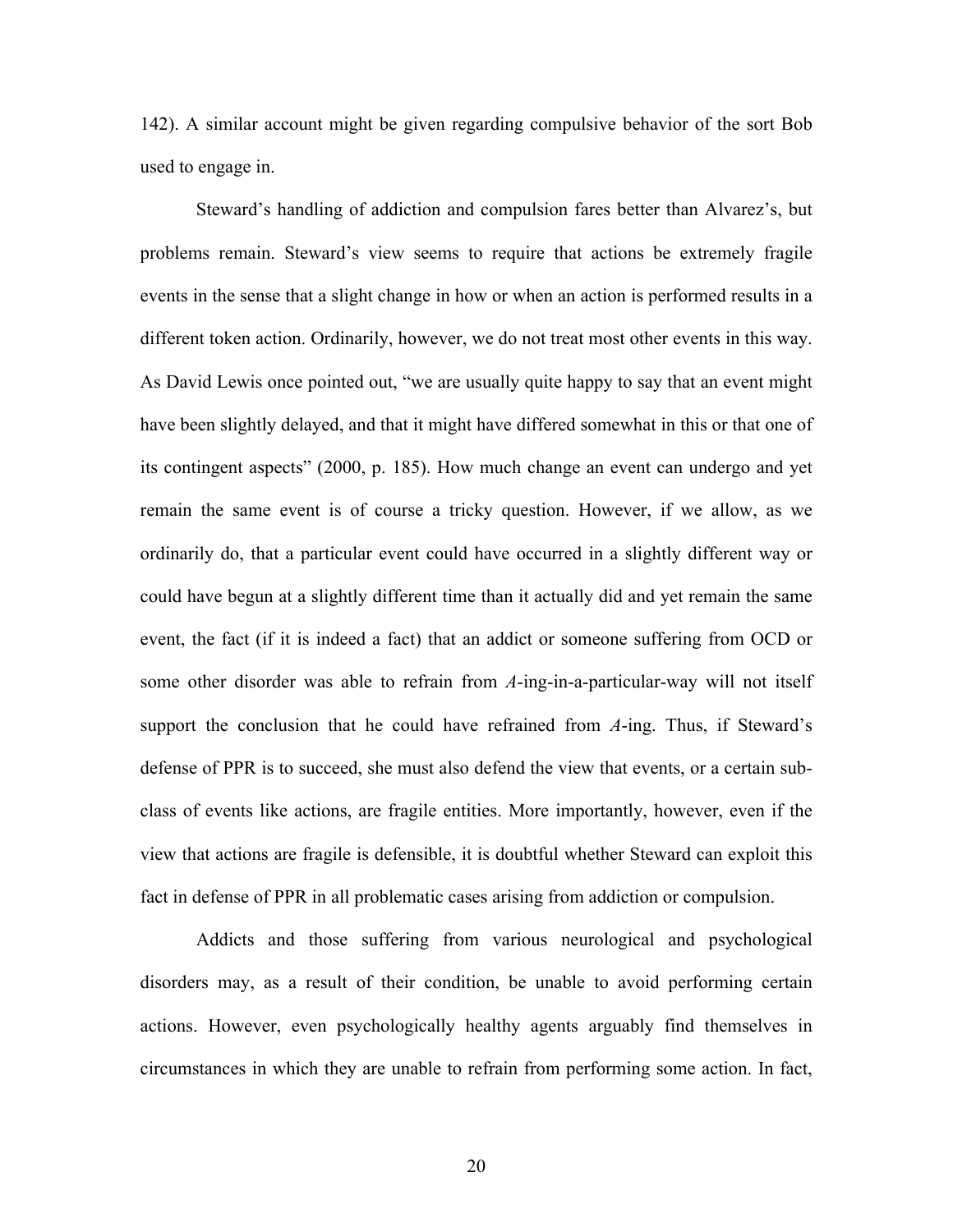in certain cases it may be argued that it is hallmark of psychological health that a person cannot avoid acting in a particular way. It is said, not implausibly, that the fully virtuous agent cannot avoid doing the virtuous thing, at least not intentionally. Perhaps there are in fact no fully virtuous agents in this sense, but certainly such agents seem possible. Moreover, there are arguably some things that even those of us who fall just shy of complete virtue cannot bring ourselves to refrain from doing. To see this, it will be helpful to first briefly examine a special class of actions.

Some actions are simply *unthinkable* for a person.<sup>12</sup> As I understand unthinkable actions, if *A*-ing is unthinkable for *S* at *t*, then, everything else being equal, at *t*, *S* is unable to intentionally  $A<sup>13</sup>$ . It certainly seems as if there are some actions that are unthinkable in this sense. Daniel once claimed to be unable to torture an innocent victim in return for a small sum.<sup>14</sup> I too believe myself incapable of committing such atrocities, given my present psychology. Neither Daniel nor I presently have any motivation to torture innocents; that is, we do not presently want (either intrinsically or extrinsically) to perform any such action. Moreover, we may suppose, plausibly, that our revulsion (on a number of levels) to the idea of performing such actions prevents us from acquiring the pertinent motivation. Now, if *S* has no motivation at *t* to *A*, and if *S* is incapable, at *t*, of acquiring motivation to *A*, then arguably *S* is unable to intentionally *A* just then. Supposing this is correct, it follows that both Daniel and I are unable just now to intentionally torture an innocent victim for small amounts of money. That is just something that, given our circumstances, including our present psychology, we could not

<sup>&</sup>lt;sup>12</sup> Cf. Frankfurt (1999, p. 110-112).<br><sup>13</sup> With one exception, "*t*" is a period of time longer than a moment. The exception is in the case of momentary actions such as decisions.

<sup>&</sup>lt;sup>14</sup> See Dennett (1984, p. 133).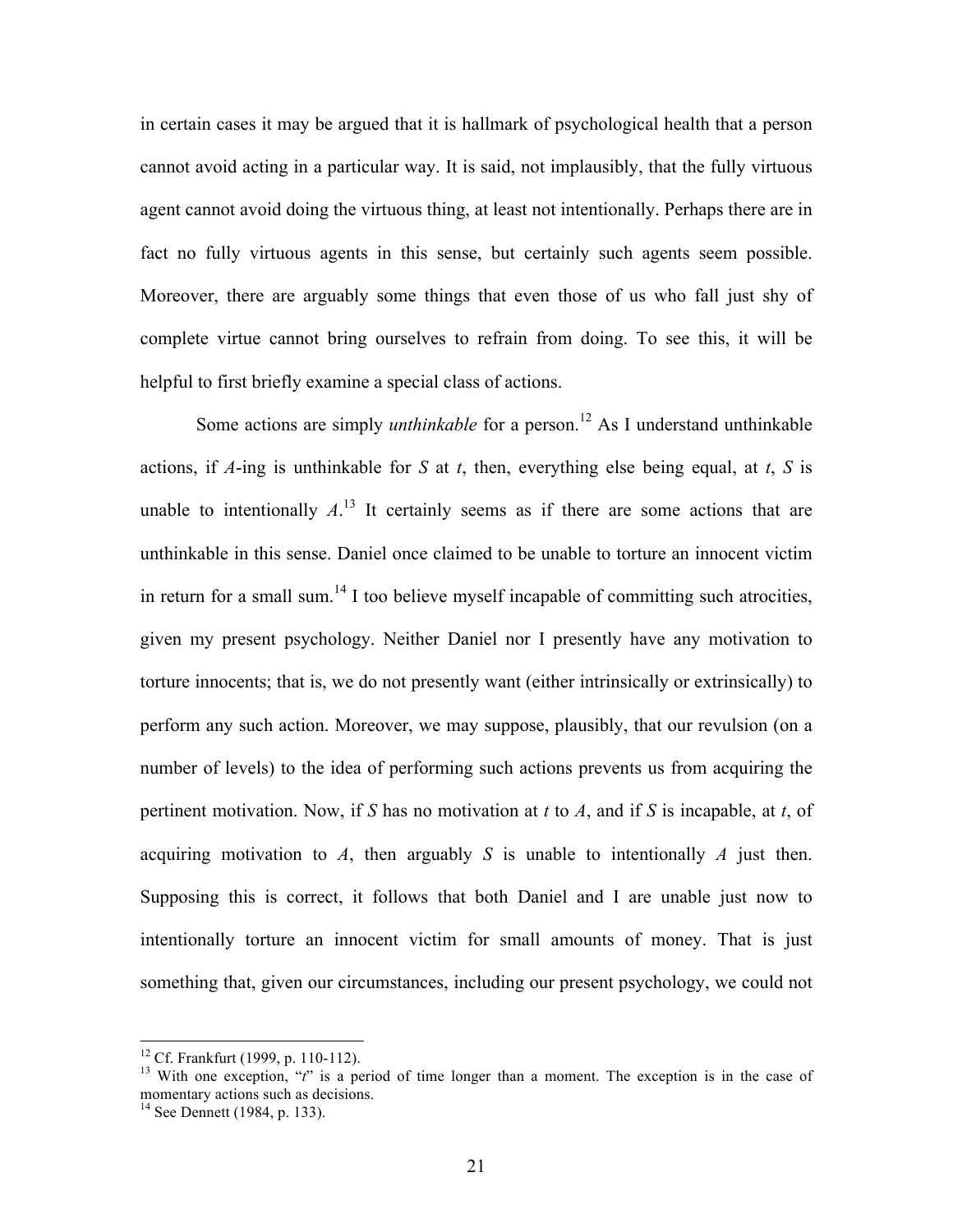bring ourselves to do. This is a rather vivid illustration, to be sure; no doubt more homely examples could be adduced.<sup>15</sup>

A reminder about ability claims is in order. The sense of ability at issue in the present discussion is something stronger than a general ability to *A*, where this is understood as a disposition, capacity, skill or competency to *A*. That *A*-ing is unthinkable for *S* at *t* is consistent with *S* retaining, at *t*, the general capacities needed to *A* right then. But if *A*-ing really is unthinkable for *S* at *t* in the sense presently at issue, then *S* is unable to exercise the relevant capacities at *t* in an attempt to *A*. Daniel no doubt retains certain general physical abilities of the sort that would be employed in torture, and so do I. Presumably, however, what Daniel is claiming when he claims to be unable to torture an innocent victim in return for a small sum is that he could not right now bring himself to exercise these abilities for that purpose. This is certainly what I am claiming when I claim to be unable to torture an innocent victim for a small sum.

If some actions are unthinkable in the sense presently under discussion, some omissions are arguably unthinkable in this sense, too. Unthinkable omissions can be understood in much the same way as unthinkable actions. If intentionally omitting to *A* is unthinkable for *S* at *t*, then, everything else being equal, at *t*, *S* is unable to intentionally refrain from *A*-ing. Are there, or could there be, unthinkable omissions in this sense?

Consider Esther, whose child is in agonizing pain and is begging for relief. Suppose that Esther is the only one who can relieve the child's suffering and that the only way she can do so is by pressing a certain button at *t*, thereby intravenously delivering a powerful pain medication to the child. Esther, being a good and loving parent, wants to press the button at *t* in order to relieve her child's suffering, and circumstances are

<sup>&</sup>lt;sup>15</sup> See, for example, Frankfurt (1999, p. 111) and van Inwagen (1983, pp. 406-407).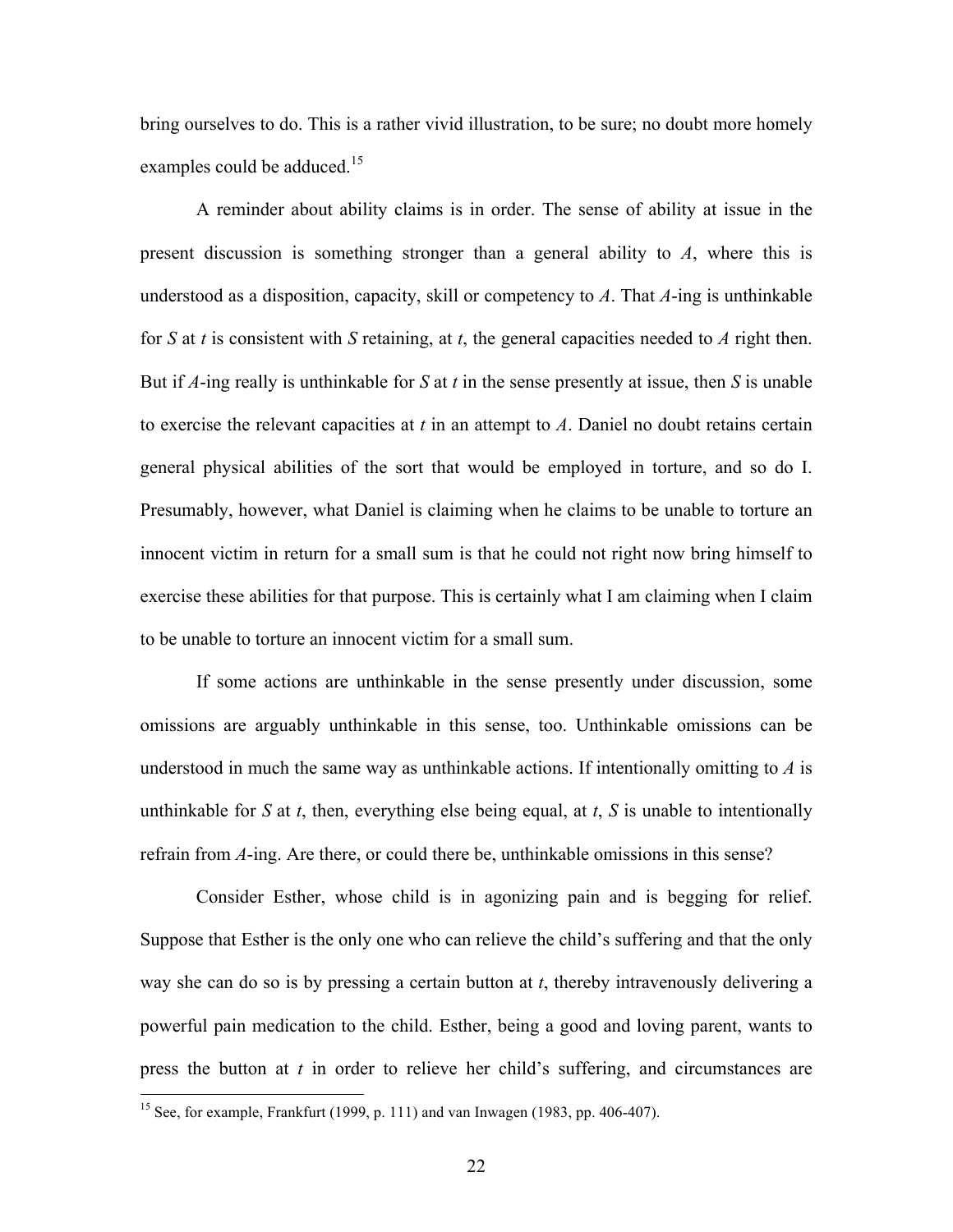friendly to her pressing it (e.g., she is capable of pressing the button, there is no external barrier preventing her from pressing it, she isn't ignorant of the button's location, etc.). Moreover, she currently has no motivation to refrain from pressing the button or to do anything incompatible with her pressing it at the relevant time, and, because she loves her child so much, she is psychologically incapable of acquiring such motivation just now. Refraining from pressing the button at *t* and thereby allowing her child to continue to suffer in agony is, for Esther, in those circumstances, simply unthinkable. Predictably, Esther presses the button at *t*. Was she able to refrain from pressing it? Given the details of the case, I suspect that many of us would be inclined to say she was not. (Again, we may safely set aside the remote possibility that Esther might unintentionally refrain from pressing the button at *t*.) And yet, pressing the button at *t* is plausibly counted among Esther's intentional actions.

# **5 Conclusion**

PPR says that an event *A* is an action of *S*'s only if *S* could have refrained from *A*-ing. I've argued that this principle is both insufficiently motivated and subject to credible doubt in a range of cases. I conclude that performing an action does not require the ability to refrain from performing it. My conclusion has two important implications. First, both Alvarez and Steward's recent attempts to defend PAP are unsuccessful. If PPR is false, then the argument for PAP suggested by Steward (discussed in section 2) is unsound, and whatever other problems there may be with attempts to falsify PAP using Frankfurt-style cases, once we jettison PPR, there is little, if any, reason to think that a "successful" Frankfurt-style counterexample to PAP must presuppose a conceptual impossibility.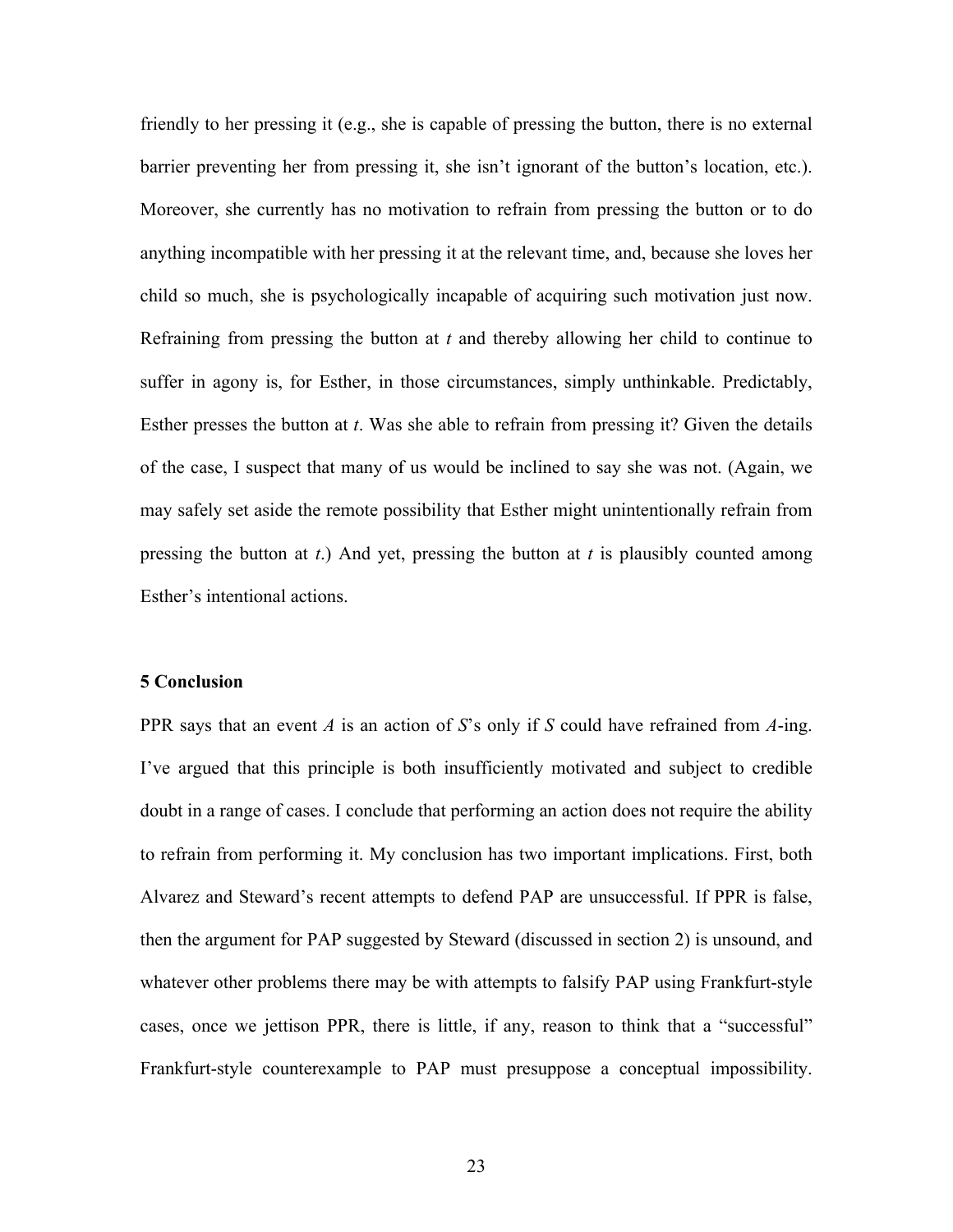Second, that at least some actions could be unavoidable lends at least some support to the idea that the notion of an action is, as Fischer puts it, an actual sequence notion. According to actual sequence theorists about action such as Fischer and myself, what makes an event an action has primarily to do with the nature of the event in question and what happens in the actual sequence of positive events leading up to that event, not on whether the agent had access to alternative possibilities with respect to that event.<sup>16</sup>

**Acknowledgements** For helpful comments on earlier drafts of this paper I would like to thank Andrew Bailey, Randy Clarke, Al Mele, Michael McKenna, and an anonymous referee for *Philosophical Studies*.

# **References**

Alvarez, M. (2009). Actions, thought-Experiments and the 'principle of alternate possibilities'. *Australasian Journal of Philosophy*, 87, 61-81.

Capes, J.A. (2010). The W-defense. *Philosophical Studies*, 150, 61-77.

Clarke, R. (2009). Dispositions, abilities to act, and free will: the new dispositionalism. *Mind*, 118, 323-351.

Copp, D. (1997). Defending the principle of alternative possibilities: blameworthiness and moral responsibility. *Nous* 31, 441-56.

<sup>&</sup>lt;sup>16</sup> Some might object that I am not entitled to this second conclusion until I falsify views according to which what makes an event an action is something intrinsic to that event (e.g., Ginet 1990). Such views do not count as actual sequence theories, since an event's being an action, on these views, will not depend on its relation to past events. I think this is a fair criticism. Still, the arguments of this paper constitute a partial defense of actual sequence theories insofar as they succeed in showing that an agent needn't have access to alternative possibilities in order to perform an action. A comprehensive defense of an actual sequence theory would need to deal with this third type of theory as well.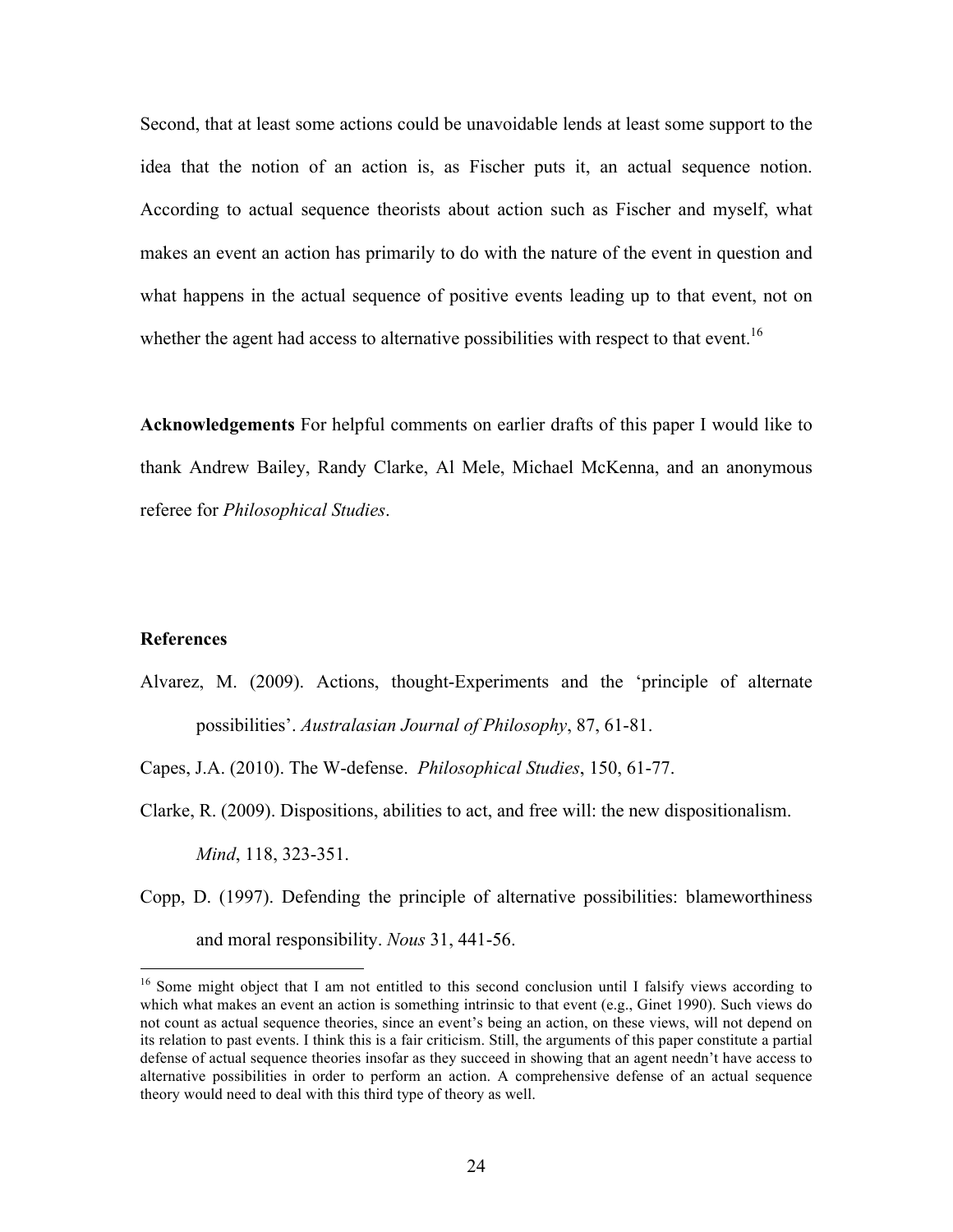- (2003). 'Ought' implies 'can', blameworthiness, and the principle of alternate possibilities. In Widerker and McKenna, eds., 265-300.
- Dennett, D. (1984). *Elbow room: the varieties of free will worth wanting*. Cambridge Mass: MIT Press.
- Fischer, J.M. (1982). Responsibility and control. *The Journal of Philosophy*, 79, 24-40.
- \_\_\_\_\_. (2003). Responsibility and agent-causation. In Widerker and McKenna, eds., 235- 250.
- \_\_\_\_\_. (2008). *My way* and life's highway: replies to Steward, Smilansky and Perry. *The Journal of Ethics*, 12, 167-189.
- Fischer, J. M. and Ravizza, M. (1998). *Responsibility and control*, New York: Cambridge University Press.
- Frankfurt, Harry (1969). Alternate possibilities and moral responsibility. *Journal of Philosophy* 66: 829-39.
- \_\_\_\_\_. (1978). The problem of action. *American Philosophical Quarterly*, 15, 157-162.
- \_\_\_\_\_. (1999). *Necessity, volition, and love*. Cambridge: Cambridge University Press.
- Ginet, C. (1990). *On action*. New York: Cambridge University Press.
- Glover, J. (1970). *Responsibility*. New York: Humanities Press Inc.
- Larvor, B. (2010) Frankfurt counter-example defused. *Analysis*, 70, 506-508.
- Lewis, D. (2000). Causation as influence. *The Journal of Philosophy*, 97,182-197.
- Speak, D. (2005). PAPistry: another defense. *Midwest Studies in Philosophy*, 29, 262-68.
- Steward, H. (2008). Moral responsibility and the irrelevance of physics: Fischer's semicompatibilism vs. anti-fundamentalism. *Journal of Ethics*, 12,129-145.
- \_\_\_\_\_. (2009). Fairness, agency and the flicker of freedom. *Noûs*, 43, 64-93.